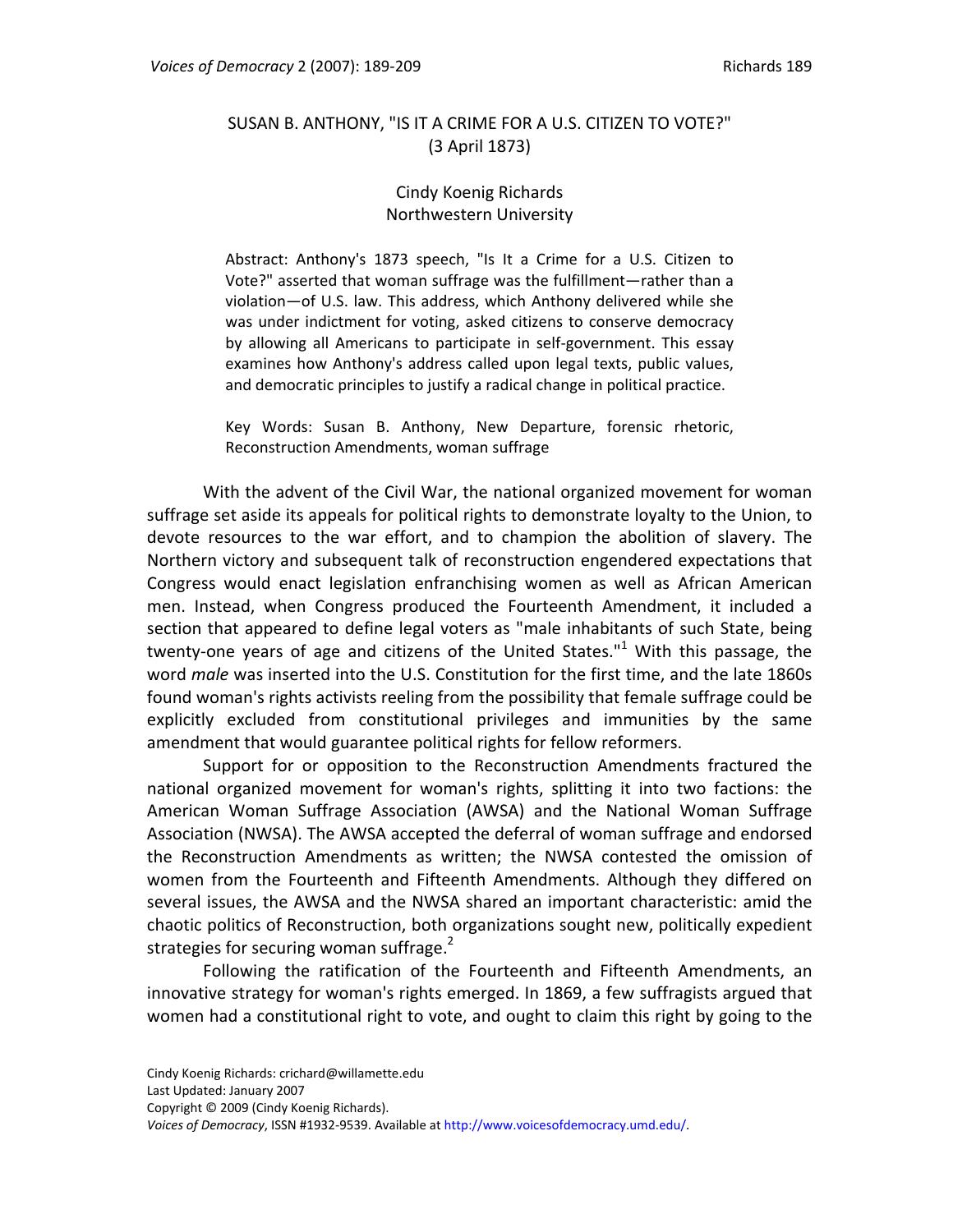polls and taking legal action in the event that their votes were contested. Susan B. Anthony was among the activists who pursued this strategy, which was called the New Departure. Shortly after she successfully cast a ballot in the national election of 1872, Anthony was arrested, charged with illegal voting, and scheduled to stand trial. Following her indictment, Anthony delivered a public address in her defense before audiences in fifty districts of New York. This dramatic speech, "Is It a Crime for a U.S. Citizen to Vote?" emerged as a rhetorical hallmark of the New Departure. $3$ 

In view of the importance of Anthony's address, this essay explores how her rhetorical performance helped transform existing precedents, social values, and traditional democratic principles into compelling justifications for progressive reform. I find that Anthony's speech characterized audience members as political participants who could preserve American democracy—and protect their own interests—by endorsing woman suffrage as constitutional. Her performance expanded the rhetorical force of the legal arguments of the New Departure, to engage citizens in the process of legal interpretation and to appeal to them on a personal level. The first section of this essay synopsizes the origins and major arguments of the New Departure, locating Anthony's rhetoric in its historical context. After describing the specific circumstances of Anthony's vote, arrest, and trial, the second section of this essay explicates key elements of Anthony's landmark address, "Is It a Crime for a U.S. Citizen to Vote?" The conclusion of the essay considers the rhetorical and political significance of Anthony's performance.

## *The New Departure: Claiming Constitutional Rights on Behalf of Female Citizens*

Anthony's rhetoric both emerged from and innovated within the organized movement for U.S. woman's rights. "Is It a Crime for a U.S. Citizen to Vote?" rearticulated arguments that originated with other suffragists, yet it also expanded such claims, to make a powerful public appeal on behalf of Anthony and all women. Anthony's action may be understood as a part of a larger collective effort to assert woman's right to vote, as well as an important case in its own right. This section traces the development of woman's rights activism in the nineteenth‐century United States, to situate Anthony's 1873 address in the context of the equal suffrage movement, Anthony's reform career, and Reconstruction politics.

The organized movement for U.S. woman's rights began in 1848, when more than one hundred citizens including Elizabeth Cady Stanton, Lucretia Coffin Mott, and Frederick Douglass endorsed the "Declaration of Sentiments" at the Seneca Falls convention.<sup>4</sup> Between 1848 and 1861, Americans held conventions, delivered public speeches, appealed to legislators, and petitioned state and federal governments to recognize women as full citizens. When the Civil War broke out in 1861, women activists suspended organized efforts to promote gender equality and devoted their resources to supporting the Union and to abolishing slavery. In order to secure "the freedom of the slave and the salvation of the Union," women founded and ran organizations including the Sanitary League, Freedman's Bureau, and Women's Loyal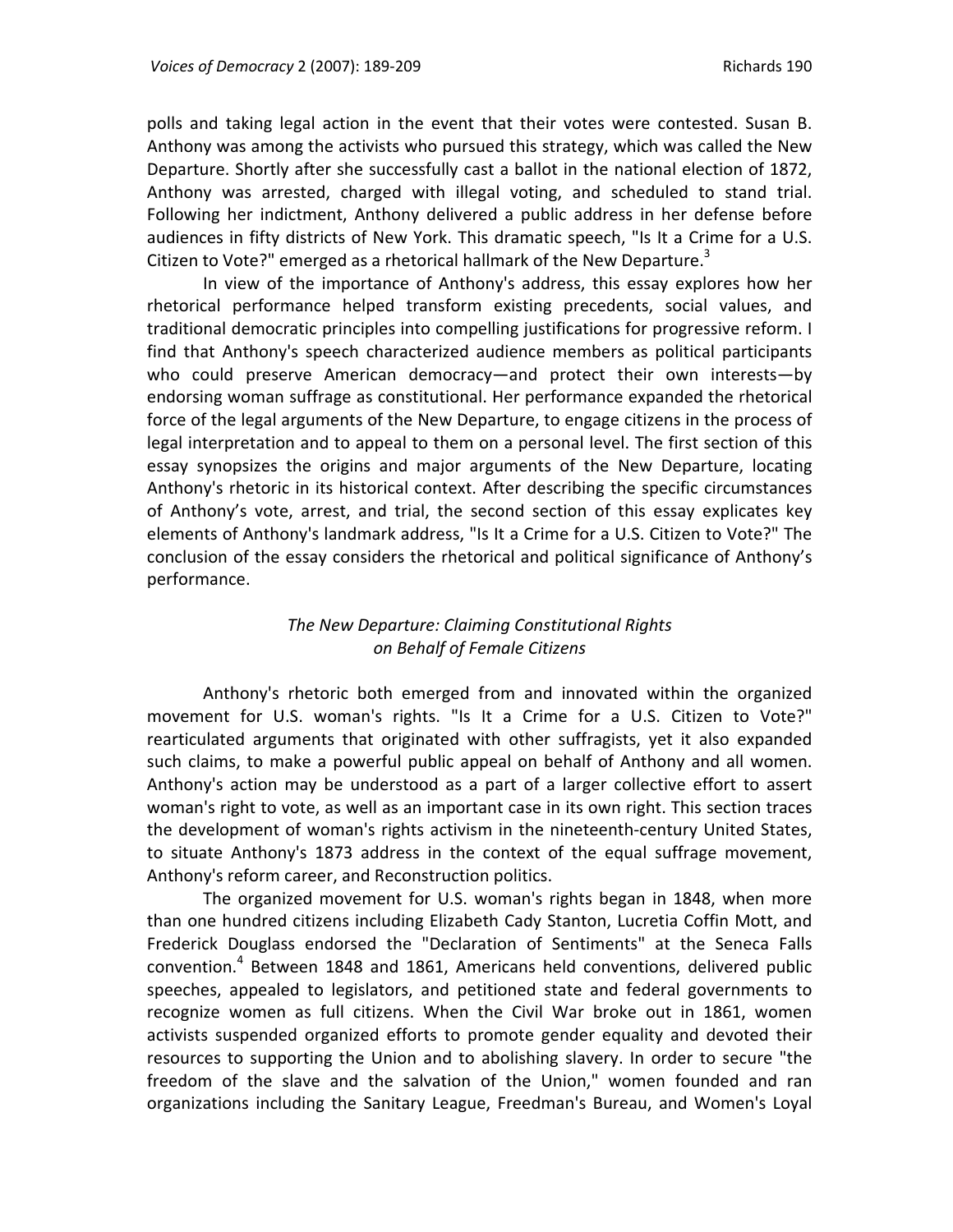National League.<sup>5</sup> Through these and other wartime organizations—as well as their individual efforts—women made invaluable contributions to the Union and the abolition cause. Many activists expected that, given women's contributions and loyalty to the Union in an era of national crisis, the U.S government would recognize women together with African-American men—as full citizens following the Civil War. $^6$ 

At the end of the war, Susan B. Anthony was a well‐known advocate of abolition and woman's rights. She was also among those who expressed hope that the reconstructed federal government would extend equal rights to women and African‐ American men. Like many champions of woman suffrage, Anthony began her reform career by working for temperance and abolition, and through her experiences became convinced of the need for woman's rights. Shortly after she joined the Daughters of Temperance in 1848, Anthony found that her participation in reform conventions was restricted because she was a woman; such experiences and friendship with Elizabeth Cady Stanton fostered Anthony's commitment to the issue of woman's rights.<sup>7</sup> After attending her first woman's rights convention in 1852, Anthony became an integral part of the movement to improve the political status of U.S. women. In 1854, Anthony organized a series of petition drives for woman's rights; in time, she became known as a brilliant organizer, talented political strategist, and a leading reformer.<sup>8</sup>

Even as her commitment to woman's rights grew, Anthony maintained her efforts to abolish slavery. From 1856 until the Civil War, she was a principal agent in New York for the American Anti‐Slavery Society. When the Civil War began, Anthony and Stanton devoted their time, energy, and leadership to the Union cause. In 1863, they organized the Women's Loyal National League, which sought to end the war by achieving an amendment to the U.S. Constitution that would abolish slavery. As a leader of this organization, Anthony directed a petition drive that secured nearly 400,000 signatures for abolition. $9$  After the Thirteenth Amendment outlawed slavery in the United States, in 1865, the League disbanded. Anthony and others celebrated the achievement of abolition; however, subsequent Reconstruction Amendments became a source of concern to Anthony inasmuch as they appeared to deny women the privileges and immunities of citizenship and thus hindered the "cause of equal rights to all" (38). $^{10}$ 

Subsequently, Anthony and Stanton concentrated their efforts on the issue of woman's rights. Over the next four decades, Anthony and Stanton worked on multiple fronts to cultivate national attention and support for woman's rights, and they led some of the most significant efforts to achieve equal suffrage. In 1868, Anthony and Stanton began publishing the *Revolution*, a newspaper that championed women's suffrage, education, labor rights, and the liberalization of divorce laws. The following year, they formed the National Woman Suffrage Association; Anthony served as a member of the executive committee while Stanton assumed the NWSA presidency. As a leading advocate of woman's rights, Anthony crisscrossed the country—traveling from the Atlantic to the Pacific Coast—to build relationships with local activists, deliver public lectures, and speak with state legislators. In the season following the Civil War, Anthony expanded her efforts on behalf of woman suffrage, while expressing concern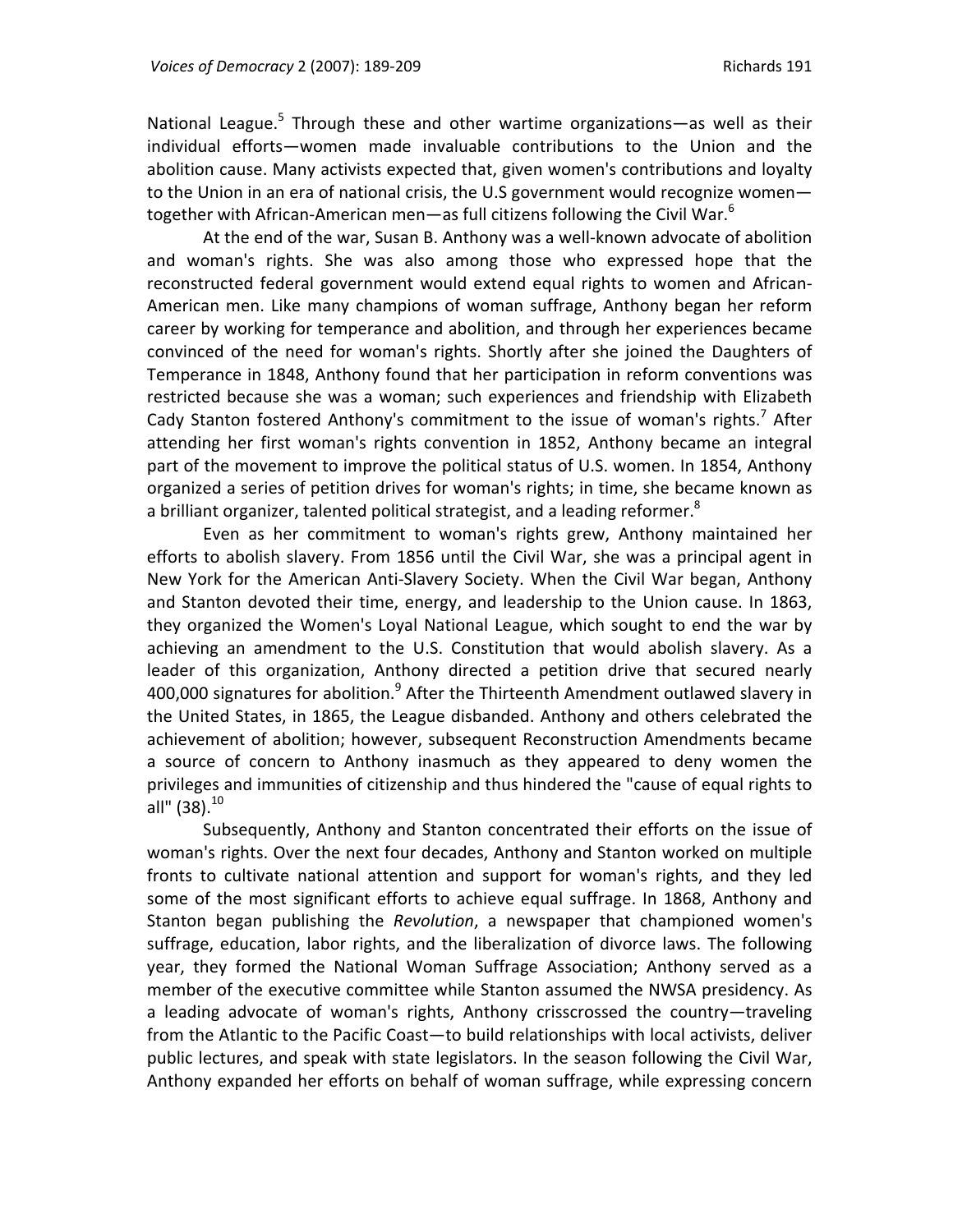about the potential of the Reconstruction Amendments to impede the rights of U.S. women.<sup>11</sup>

In this context of concern, an innovative new strategy for achieving woman suffrage emerged. Amid the turmoil of Reconstruction politics and activist conflict, Francis and Virginia Minor presented six resolutions to the first convention of the Missouri Woman Suffrage Association, asserting that the recently amended U.S. Constitution already enfranchised women. These resolutions promised that the amendment that seemed to be an instrument of women's oppression could become, when read correctly, a medium for political freedom. Specifically, the Minors claimed that since section 1 of the Fourteenth Amendment defined U.S. citizens as "all persons born or naturalized in the United States, and subject to the jurisdiction thereof," then citizenship was "national in character" and extended fully to all born or naturalized Americans. Moreover, they asserted, suffrage was the essential privilege and immunity of citizenship, and the effect of the Fourteenth and Fifteenth Amendments was to endorse the significance of the franchise, not to categorically exclude Americans from voting on the basis of gender. $^{12}$ 

The Minors interpreted the term "male," where it appeared in the Fourteenth Amendment and elsewhere in U.S. law, as an inclusive pronoun that referred to all citizens, regardless of gender. Asserting that women, as "'citizens of the United States,' were protected by the broad language of the Amendment," the Minors held that the use of the word "male" in a clause about proportional representation no more excluded women from fundamental citizenship rights than the use of the word "male" in tax and criminal codes excluded women from the civic responsibilities of paying taxes and abiding by the law of the land.<sup>13</sup> In their later argument before the U.S. Supreme Court, the Minors elaborated this point, asserting: "There can be no *half‐way* citizenship. Woman, as a citizen of the United States, is entitled to *all* the benefits of that position, and liable to all its obligations, *or to none.*" <sup>14</sup> Insisting that the definition of citizenship required that its privileges be applied equally and fully, the Minors resolved that women ought to lay claim to their constitutional right to vote by going to the polls, and by filing legal suits in the event that their ballots were rejected.

Susan B. Anthony was in attendance when the Minors introduced their strategy for seizing the right to vote through legal means. Anthony and Elizabeth Cady Stanton widely publicized the Resolutions in the *Revolution*, celebrating the Minors' arguments as "something new" that revealed the possibility that women could assert an existing "constitutional right to vote."<sup>15</sup> National circulation of the Minor Resolutions stimulated a new era of suffrage activism, marked by forceful rhetoric and by efforts of hundreds of women throughout the country to vote. This collective national effort to aggressively assert women's citizenship rights represented a remarkable shift from preceding suffrage strategies such as the petitioning that characterized many pre‐war efforts and the supplication enacted during the war; as such, it became known as the New Departure.

Two forms of action characterized the New Departure. First, women who enacted this strategy engaged in legal interpretation and argument. They expounded the Fourteenth and Fifteenth Amendments and reasoned that the federal Constitution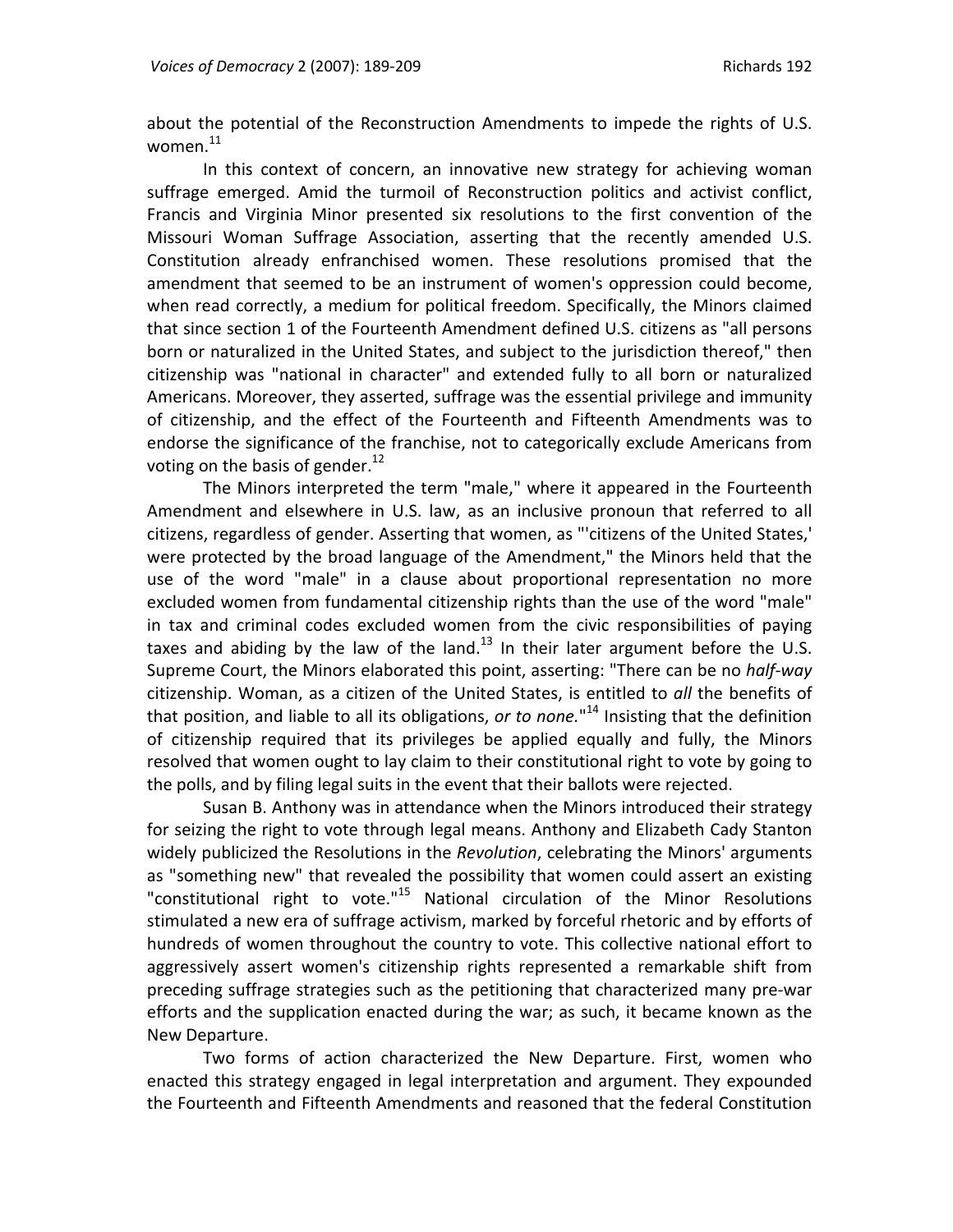entitled women, as U.S. citizens, to vote. This kind of speech differed from earlier forms of suffrage activism; rather than continuing to *ask* legislators to grant them the franchise, women *asserted* that they already possessed the right to vote. Second, women who participated in the New Departure acted on their legal claims by going to the polls and attempting to vote. In the years immediately following the Minors' introduction of this new strategy for seizing the right to vote, women throughout the country engaged in this remarkable form of activism. Between the late 1860s and the mid‐1870s, Angela G. Ray and Cindy Koenig Richards note, "from Connecticut to California, Ohio to Oregon, Maine to Missouri, New Hampshire to North Carolina, women applied to register or to vote. They included Abigail Scott Duniway in Portland, Oregon; Sojourner Truth in Battle Creek, Michigan; Isabella Beecher Hooker in Hartford, Connecticut; and Susan B. Anthony in Rochester, New York."<sup>16</sup> Some women successfully registered and voted; many more were rebuffed at registration offices and the polls.

On November 1, 1872, Anthony entered a registry office that was located in a barber's shop in her hometown of Rochester, New York. When the three election officials present hesitated to register Anthony as a voter, she "expounded to them the XIV Amendment."<sup>17</sup> Subsequently, two of the inspectors recorded Anthony's name and the names of a number of other local women. Although some Rochester newspapers noted Anthony's registration without editorial comment, two local papers insisted, "If the votes of these women were received the inspectors should be prosecuted to the full extent of the law."<sup>18</sup> Nonetheless, on Election Day, inspectors in the eighth ward recognized Anthony and fourteen other women as registered voters and provided them with ballots. While her companions cast their votes on the morning of November 5, Anthony completed her ballot, swore it in, and deposited it in the polling box.<sup>19</sup> Shortly thereafter, Anthony wrote to Stanton, "Well I have been & gone & done it!! positively voted the Republican ticket—strait—this A.M. at 7 Oclock … I hope you voted too." $^{20}$ 

In late November, weeks after casting a ballot, Anthony was arrested in her home and charged with illegal voting. $21$  Although the fourteen women who voted alongside Anthony in Rochester were also arrested and indicted, Anthony alone was scheduled to stand trial. $^{22}$  Within the Rochester community and in the United States, Anthony was thus a representative case and a unique case: like many other women, she adopted the strategy of direct action by going to the polls and engaging in legal argument. Yet, unlike others, she would make a case for woman suffrage as a defendant.<sup>23</sup> Anthony's legal position differed from those who pursued New Departure cases as plaintiffs, such as Virginia and Francis Minor, who sued Missouri registrar Reece Happersett for rejecting Virginia Minor's effort to register and to vote. $^{24}$  In contrast to those who acted as plaintiffs, Anthony was put in the unprecedented position of defending women's participation in an ordinary ritual of citizenship—the act of voting—from federal criminal charges.<sup>25</sup>

Although one can imagine that Anthony might have preferred to assert the legality of woman suffrage by casting an unchallenged ballot, rather than being arrested and charged with a crime, Anthony maximized rhetorically her position as a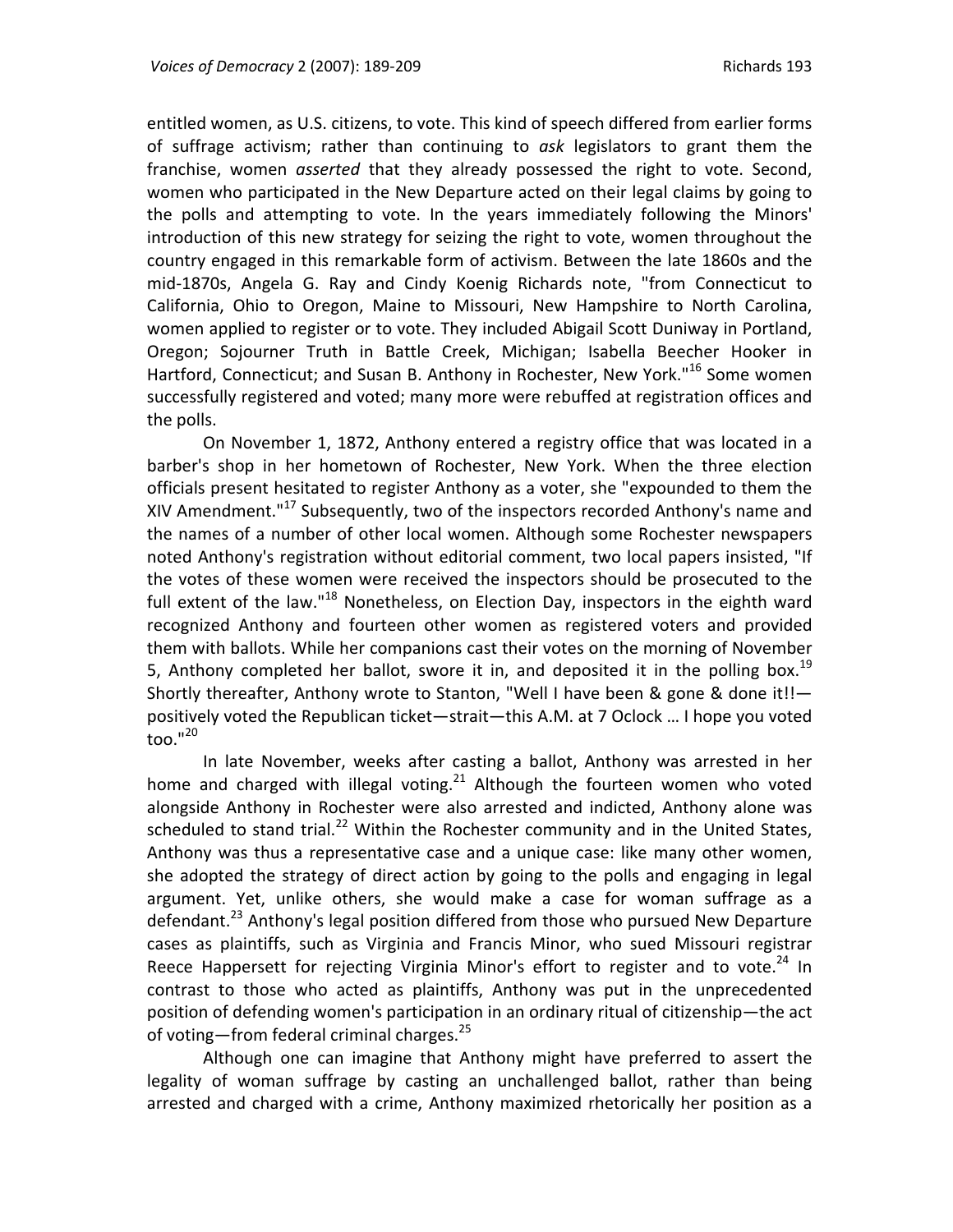defendant. Her public address, "Is It a Crime for a U.S. Citizen to Vote?" presented her case as a defense of American law and the citizen's right to engage in democratic activities. Anthony's discourse asserted that legal precedent, common social values, and traditional democratic principles supported the practice of woman suffrage. As she argued that the Constitution and Declaration of Independence protected her right to vote, Anthony characterized her position as that of a citizen wrongly assailed by the government, rather than that of a woman seeking to amend existing law.

Anthony's address also posited a powerful connection between the rights of women and the rights of all citizens. Her rhetoric transformed the particular, abstract legal questions of her trial into a civic issue that appeared to be germane to all. By conveying her case for woman suffrage as a defense not merely of her individual interests, but also of fundamental American principles and the rights of all citizens, Anthony's discourse synthesized her position with a shared vision of what American democracy should be. In the process, she asserted that any regime willing to incriminate a woman citizen for participating in self‐government violated the social contract and must be corrected, lest it trample the rights of all citizens. Facing criminal charges for voting, Anthony underscored her fidelity to a government, of, by and for the people, as she went public with the question, "Is It a Crime for a U.S. Citizen to Vote?" By analyzing the text of Anthony's speech, the following section of this essay illuminates how her rhetoric characterized audience members as political participants who could preserve American democracy—and protect their own interests—by endorsing woman suffrage.

# *Suffrage, Self‐Government, and the Supreme Law of the Land: Anthony in Defense of All*

At the National Woman Suffrage Association meeting in Washington, DC on 16 January 1873, Anthony debuted a public address in which she asserted that she had committed no crime by voting. The speech, entitled "Is It a Crime for a U.S. Citizen to Vote?" argued that citizens of both genders were enfranchised under the terms of the Reconstruction Amendments. Anthony's address well received by the activists gathered in Washington, DC, who passed resolutions in support of her case, including one that declared, "the criminal prosecution of Susan B. Anthony by the United States, for the alleged crime of exercising the citizen's right of suffrage, is an act of arbitrary and unconstitutional authority and a blow at the liberties of every citizen of this nation." $^{26}$ Upon her return to New York, Anthony spent the spring delivering this speech to audiences throughout two counties of New York. $27$  Between her indictment and the trial in June of 1873, Anthony canvassed Monroe, the county in which she was scheduled to be tried, and spoke before at least twenty‐nine local audiences. Anthony's dramatic public speech attracted large local audiences and aroused public support for her case, leading the district attorney to obtain a change of venue on the ground that a fair trial could no longer be had in Monroe. $^{28}$ 

Following the change in venue, Anthony delivered her speech to more than twenty audiences in Ontario County, in the twenty-two days prior to her trial there.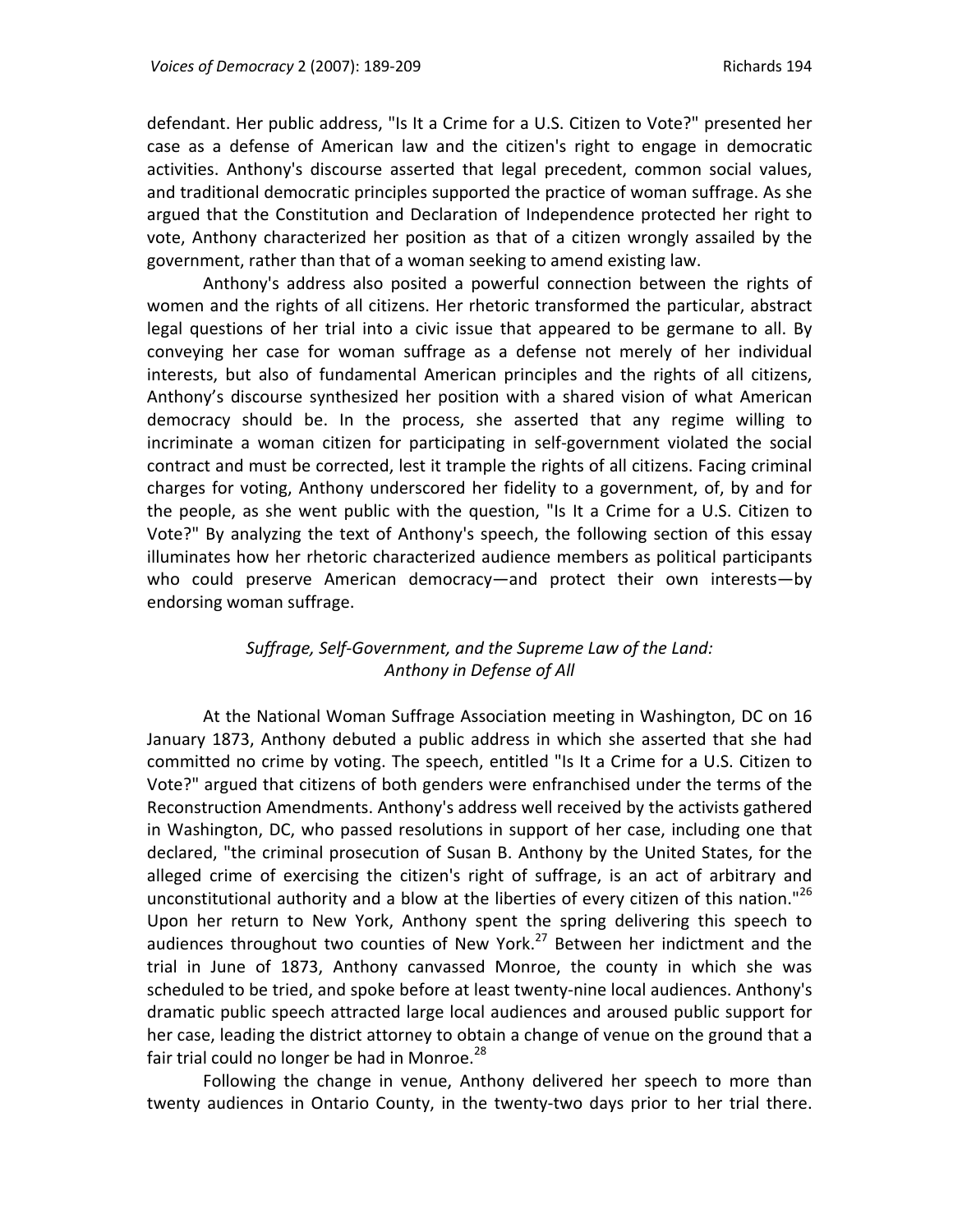Citizens in Ontario, like audiences in Monroe, responded favorably to the address; in several instances, they "unanimously indorsed" resolutions in support of Anthony and woman suffrage.<sup>29</sup> By the time Anthony's case went to trial, some believed "the men of Ontario to be too generally enlightened on the subject to find any twelve who could be trusted to bring in a verdict of guilty against women for voting."<sup>30</sup> In addition to winning some local support for her cause, the speech that Anthony's delivered prior to her trial captured the attention of citizens throughout the United States, and garnered considerable publicity for woman suffrage and the New Departure. $31$ 

Anthony's address extended the rhetorical strategies of the Minors to make a compelling case that women, as citizens of the United States, were enfranchised under the Constitution. Like the Minors, Anthony asserted that voting was inherent to citizenship, and that state laws restricting the right of women to vote were inconsistent with the federal Constitution and therefore null and void.<sup>32</sup> Anthony—like other New Departure activists—made arguments from legal priority, arguments from consistency, arguments from authority or legal precedent, and arguments from logical entailment.<sup>33</sup> She quoted and interpreted the law, using it as a warrant for woman's right to vote. These kinds of arguments, which were insistently deductive and legally derived, echoed the Minor Resolutions. Moreover, Anthony's explicit and detailed analogy between women and black men—an analogy Anthony offered in support of the idea that regardless of their sex and race, American citizens were guaranteed rights under the terms of the amended Constitution—reiterated claims made by the Minors. $34$ 

Yet Anthony's public address also differed from the appeals articulated by the Minors in ways that extended the rhetorical force of the New Departure. As she spoke in her own defense, Anthony fused her interpretation of the law with a powerful public vision of American democracy. If they understood the law as she did, Anthony argued, citizens could realize the promise of a government of, by, and for the people. Her address offered more than legal arguments for woman suffrage; it characterized its audience as citizens with the capacity to make the law consistent with public values, and gave them compelling reasons to do so. In the remainder of this section, I analyze how Anthony's address called on citizens to unify American political practice, precepts, and law—and to achieve this end by endorsing woman's right to vote.

In her public address, Anthony spoke in a way that that characterized audience members as active participants in her trial and in the U.S. government. As Anthony argued her case in public forums throughout Monroe and Ontario counties, she did not simply adapt her speaking style to the lay audiences she addressed in public forums. Through a series of rhetorical choices, Anthony cast those who heard her speak in the role of jurors and molded her speaking situation in the image of a legal courtroom.<sup>35</sup> "I will prove to you," she said in the style of an attorney addressing a jury, "that the class of citizens for which I now plead, and to which I belong, may be and are [enfranchised] by the principles of our government" (67). Anthony's forensic address constructed audience members as citizens who possessed the information and characteristics necessary to render a legal decision.<sup>36</sup> After querying, "*Is the right to vote one* of the privileges and immunities of citizenship?" Anthony provided audiences with citations from the relevant written law, judicial opinions, legal interpretations, and historical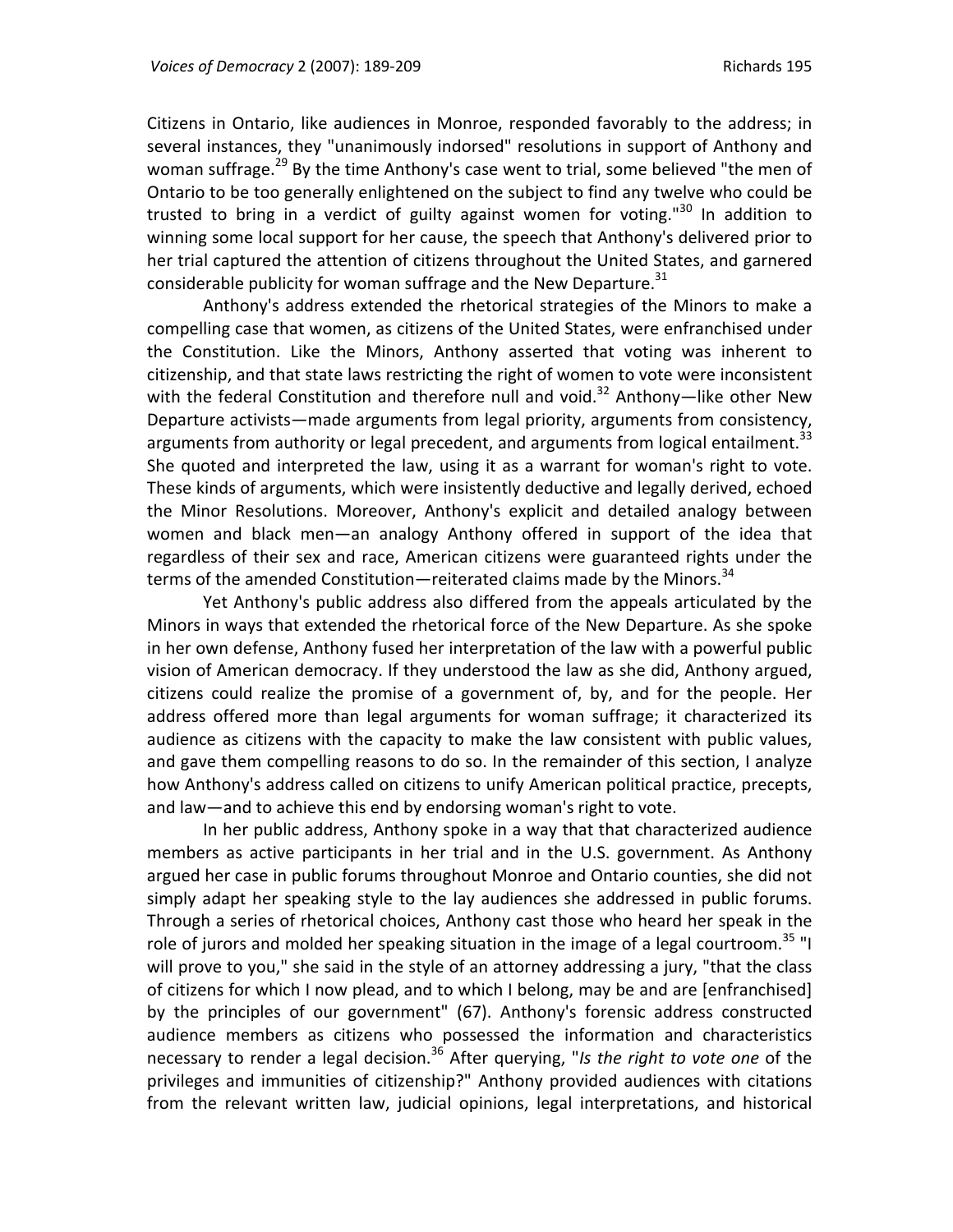precedents, and asked them to judge (43).37 As she called upon citizens to "*protect* each other in the enjoyment … of their unalienable rights," Anthony characterized her audience as something greater than a collection of individuals who would decide for themselves whether a woman voter was a criminal. Her rhetoric invoked them as "we, the people" whose will is the basis of American law and democracy (1).

As she spoke to her peers as if they were the arbiters of her case, Anthony imparted a theory of democracy that was consistent with her argument that women citizens had the right to vote. The style and substance of her rhetoric emphasized that American citizens were authorized—and obligated—to "participate in making and executing the laws" (1). Under a government that derives its "powers from the consent of the governed," citizens had not only a right to vote, but also a responsibility to resist any attempt to abridge the franchise  $(3).$ <sup>38</sup> Anthony's address conveyed that, in addition to making law, citizens had the capacity to determine—collectively—the proper meaning and application of existing law. Anthony recognized other citizens as the source of political authority; in accordance with this democratic precept, she addressed the central question in her case directly to local women and men, asking them, "Is It a Crime for a U.S. Citizen to Vote?"

Anthony did not characterize her rhetoric as an effort simply to appeal to the state or national government through public pressure; instead she took her case to the people and directed them to adjudicate it. "We no longer petition legislature nor congress to give us the right to vote," Anthony declared (89). She continued: "We appeal to the inspectors of elections everywhere to receive the votes of all United States citizens as it is their duty to do," and "we ask the juries to fail to return a verdict of 'guilty' against honest, law‐abiding, tax paying United States citizens for offering their votes, at our elections" (91).<sup>39</sup> At a pragmatic level, the rhetorical choice to call on audience members reflected that Anthony expected to be tried by a jury of her fellow New Yorkers. On another level, this choice to appeal to the people—not only to statesmen—emphasized Anthony's central claim that democratic power and rights ultimately inhere in citizens.<sup>40</sup>

In her appeal to citizens, Anthony emphasized that public action in support of woman suffrage represented the enforcement of American law rather than rebellion against it. Although Anthony's 1872 vote was an unconventional and contested act, her forensic address made the case that woman suffrage was anything but contrary to the "spirit and letter" of American law (4). Anthony appealed to fellow citizens to *protect* the citizens' constitutional right to vote, not to nullify the law in order to enfranchise women.<sup>41</sup> Speaking to local audiences prior to her trial, Anthony insisted, "I not only committed no crime, but, instead, simply exercised my citizen's right, guaranteed to me and all United States citizens, beyond the power of any state to deny."<sup>42</sup> Thus at the foundation of Anthony's appeal was the claim that the law in its existing form already enfranchised women, and that citizen‐jurors needed only to *uphold* the federal Constitution as written—over and above conflicting state statutes and harmful interpretations—to validate woman's suffrage and protect natural rights. This position of innocence before the law rendered Anthony's speech, legal interpretation, and act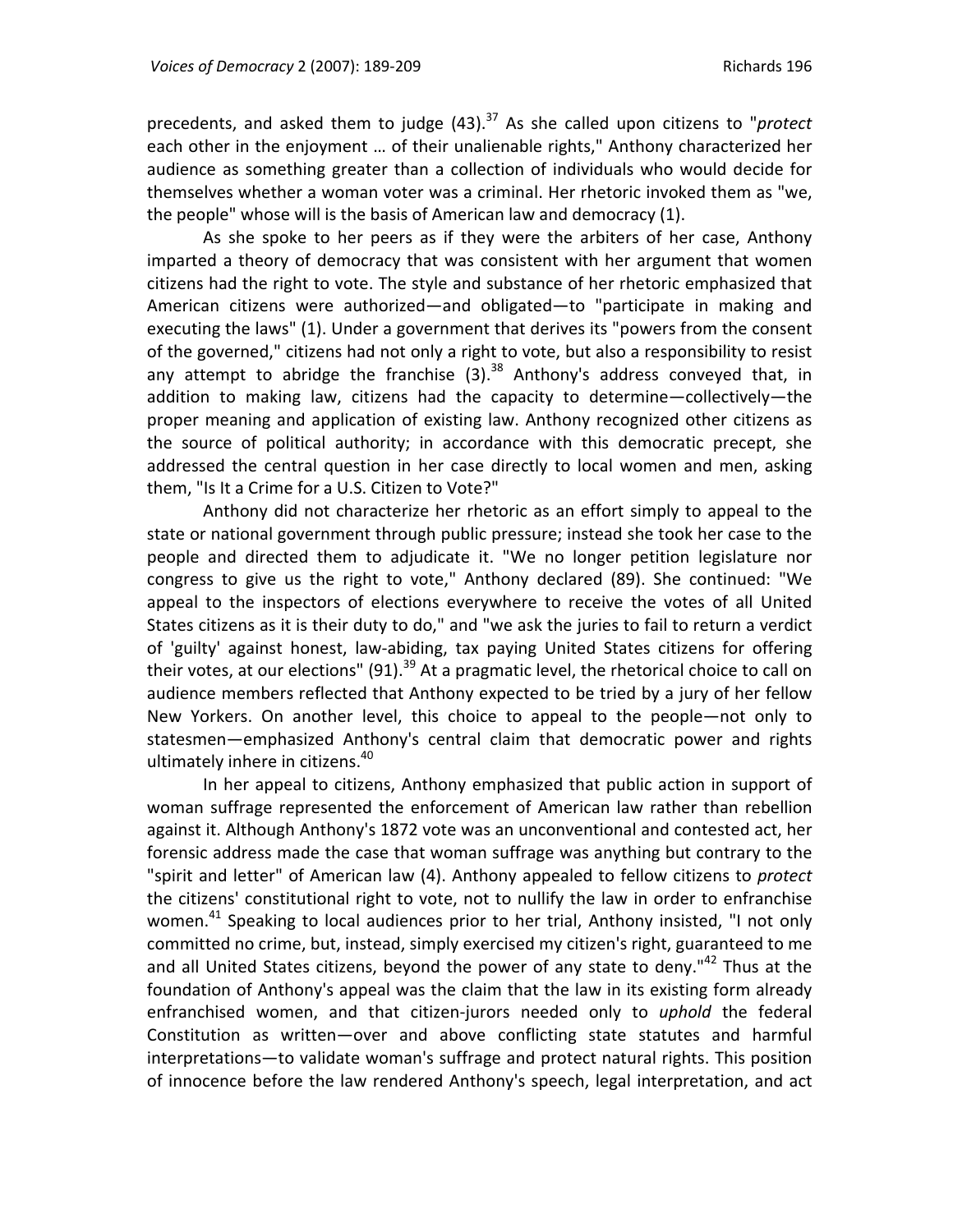of voting consistent, as all three worked together to assert that a woman suffrage could not be a criminal act in a nation established to protect self‐government.

Anthony's rhetoric asserted that any rule that would disfranchise an entire class of citizens would conflict with existing U.S. law and the tenets of American democracy and was therefore illegitimate. "The Declaration of Independence, the United States Constitution, the constitutions of the several states, and the organic laws of the territories, all alike, propose to *protect* the people in the exercise of their God‐given rights," Anthony declared (2). Making an argument from legal priority, Anthony maintained that no valid statute could contradict the principles of democracy, as expressed in founding texts such as the U.S. Constitution.<sup>43</sup> She concluded, "for any state to make *sex* a qualification that must ever result in the disenfranchisement of an entire half of the people [is] a violation of the *supreme* law of the land" (26). In other words, Anthony held that no law could claim to disfranchise women citizens, without being in conflict with the Constitution of the United States.

Rather than merely claiming that the Constitution guaranteed the right to vote, Anthony offered an interpretive framework for understanding and applying the founding document; she insisted that the Constitution must be consistent with and accountable to the fundamental principle of self‐government. Like other New Departure advocates, Anthony held that any right not surrendered in the Constitution is retained by citizens; moreover, Anthony insisted that voting, as an inherent right, may be regulated but could not be abridged by a democratic government. Prohibiting women from voting would conflict with the central principles of American democracy, rendering the U.S. government an institution in conflict with its very reasoning for existence. Emphasizing her position that the categorical disfranchisement of women citizens was illegal, Anthony insisted that wherever such a practice is carried out, the "'government has *no just powers* derived from the consent of the governed. To women this government is not a democracy; it is not a republic…and this in the face of sec. 4 of article 4th, which says, 'The United States shall guarantee to every state in this Union a republican form of government'" (26).

In view of this tension between the United States' practice of denying the franchise to women and its natural rights principles, Anthony provided audiences with a simple way to align the law as it is written with the American pledge to secure government of, by, and for the people. U.S. citizens could endorse woman suffrage and realize democracy, Anthony suggested, if they interpreted and applied the law according to two principles of consistency. Specifically, Anthony called for the consistent interpretation of pronouns in the law, and unanimity between natural rights principles and the meaning of the law. Anthony's address modeled this consistent approach to the law, as she advanced four points about the Reconstruction Amendments.

First, Anthony read the first section of the Fourteenth Amendment as an affirmation that women are among the citizens whose natural rights the United States pledged to protect. "Whatever room there was for a doubt under the old regime," Anthony contended, "the adoption of the fourteenth amendment settled the question forever in its first sentence: 'All *persons* born or naturalized in the United States, and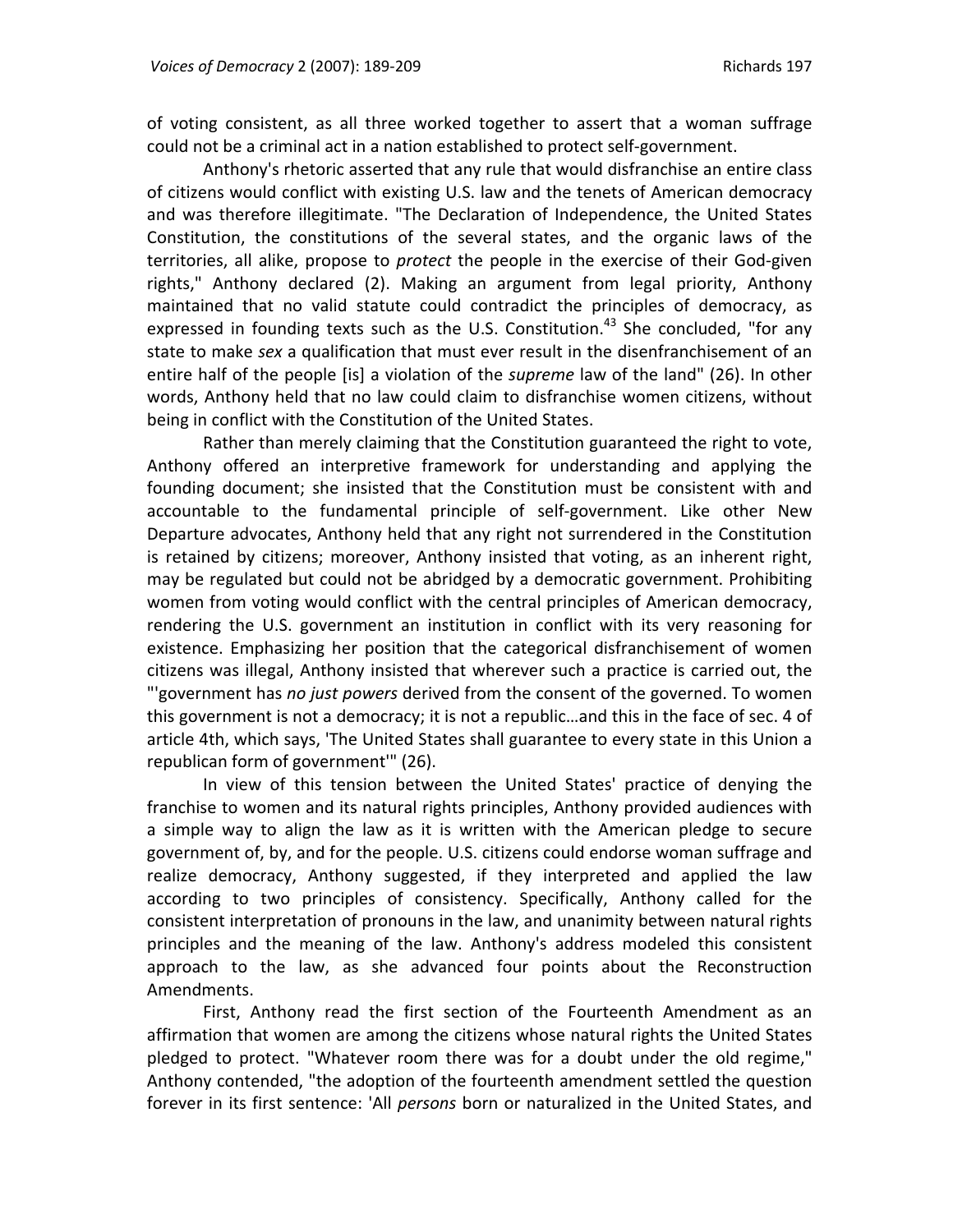subject to the jurisdiction thereof, *are citizens* of the United States, and of the state wherein they reside'" (40). Women were certainly persons, Anthony pointed out, and as such, women were recognized as citizens and guaranteed by the Constitution every according right and responsibility.

Second, Anthony read the second section of the Fourteenth Amendment as a gender‐neutral articulation of the penalties for denying a class of citizens their right to the franchise. She submitted "that in view of the explicit assertions of *the right for the whole people*, both in the preamble and previous article of the constitution, *this omission* of the adjective '*female*' in the 2d, should *not* be construed into a *denial*; but instead, counted as of *no effect*, in view of the direct prohibition, 'No member of this state shall be disfranchised, unless by the *law of the land*, or the judgment of his peers.'" (20). The Fourteenth Amendment, Anthony maintained, did not disfranchise women citizens—it stipulated consequences for failure to uphold the citizen's right to vote. Like the Minors, Anthony interpreted the term "male" as it appeared in the law as an inclusive pronoun that functioned to enfranchise all citizens, regardless of gender.

Third, Anthony argued that the meaning of the pronoun "male" in legal statutes and constitutional law must be interpreted consistently. Citing case law, Anthony stipulated, "in all the penalties and burdens of government (except the military) women are reckoned as citizens equally with men," and that the "question of the masculine pronouns—yes, and nouns too—has been settled by the United States Supreme Court" (36‐38). In other words, Anthony argued that inasmuch as the law held women accountable to criminal, civil, and tax statutes that employed the pronoun "male," it also imparted to women the privileges and immunities expressly guaranteed to "male" citizens. Read consistently, Anthony pointed out that the law either excluded women from all legal responsibilities and rights, or recognized women as equal to men. Rejecting popular counterarguments regarding the meaning of the term "male" in the Fourteenth Amendment, Anthony concluded: "But, it is urged, the use of the masculine pronouns, he his, and him, in all the constitutions is proof that *only men were meant* to be included in their provisions. If you insist on *this* version of the letter of the law, we shall insist that you be consistent and accept the other horn of the dilemma, and exempt women from taxation for the support of the government and from the penalties for the violation of laws" (28).

Fourth, Anthony interpreted the Fifteenth Amendment as a gender‐neutral endorsement of citizen's voting rights. Some claimed that section one of the Fifteenth Amendment was evidence that the guarantees of the Reconstruction Amendments did not apply to women. In contrast, Anthony argued that this section, which states, "The right of citizens of the United States to vote shall not be denied or abridged by the United States or by any State on account of race, color, or previous condition of servitude," protected the voting rights of female and male citizens alike. In response to those who invoked the Fifteenth Amendment against woman's rights, Anthony remarked, "if you will insist that this emphatic interdiction against robbing United States citizens of their right to vote … is a right to rob citizens of that right for any or all other reasons, I will prove to you that the class of citizens for which I now plead, and to which I belong, may be and are, by all the principles of government, and many of the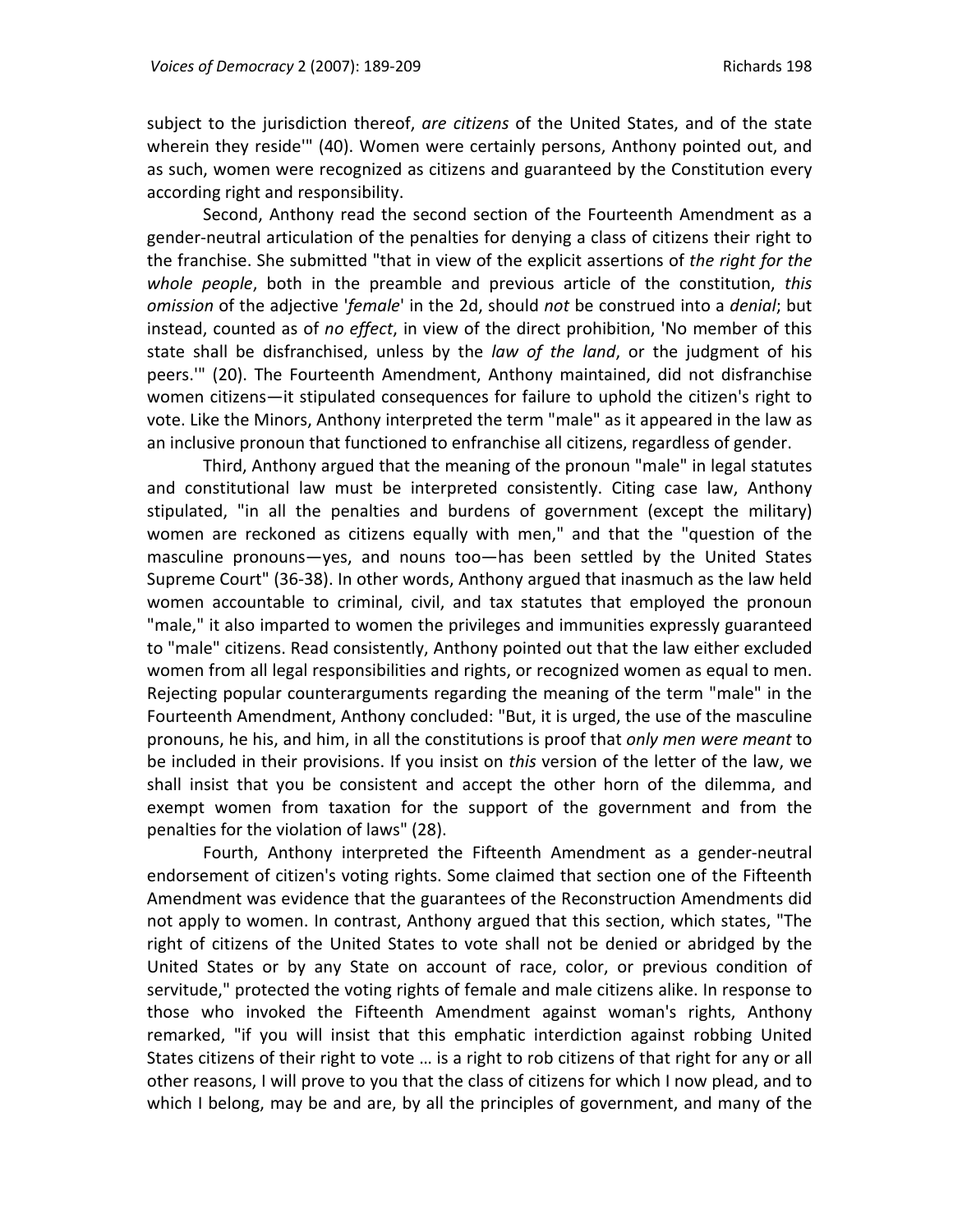laws of the states, *included* under the term of 'previous condition of servitude'" (67). Anthony cited several definitions of slavery by founding fathers, statesmen, and judges, to make the point that women—who had long been subject to laws that were not of their own making—qualified for the protections of the Fifteenth Amendment. Her speech quoted Benjamin Franklin's founding assertion that "to be enslaved is to have governors whom other men have set over us, and to be subject to laws made by the representatives of others" and described the particular characteristics of American women's political enslavement, in order to emphasize that the Fifteenth Amendment protected women as well as freedmen in their right to vote  $(79)$ .<sup>44</sup>

In sum, Anthony offered an interpretation of the Fourteenth and Fifteenth Amendments that made them gender‐neutral endorsements of privileges and immunities of citizenship, which included the vote. Like others who participated in the New Departure, Anthony "demonstrated that 'the law' was not a monolith but rather a versatile resource in a rhetorical culture characterized by constitutional struggle."<sup>45</sup> Anthony's interpretation showed how the amended Constitution could be judged as consistent with natural rights principles and the practice of woman suffrage. Through this rhetorical framework, Anthony characterized public validation of woman's rights in general—and Anthony's action in particular—as the conservation, rather than the alteration, of the letter and spirit of American law.

The rhetorical and political advantages of conveying one's position as a conservative—rather than a radical—one in relationship to American law are many. In Anthony's address, appeals to consistency and tradition situated progressive assertions upon stable political ground. Anthony's rhetorical position asserted that presumption was in her favor; her claim that existing law affirmed woman suffrage implied that Anthony need only vindicate the status quo, rather than provide warrant for change. In addition to lowering the burden of proof, Anthony's rhetoric associated woman suffrage with celebrated statesmen, texts, and precepts.<sup>46</sup> As it called upon ideas and symbols that were revered in American public culture, Anthony's speech in defense of herself made both rational and emotional appeals for woman suffrage.

Additionally, Anthony extended the rhetoric of the New Departure to emphasize the importance of validating constitutional rights for all American citizens by making her case of pragmatic, personal significance to her audience. In contrast to the legal arguments for woman suffrage articulated by the Minors and Virginia Woodhull, which relied upon abstract principles like justice and equality, Anthony also appealed forthrightly to the self-interest of her fellow citizens, stressing that their political rights were linked with hers. If the United States government did not uphold the legal principle of universal suffrage, she claimed, the "government is not a democracy; it is not a republic; it is an odious aristocracy—a hateful oligarchy of sex" (26). Such a government, Anthony warned, embitters and disappoints citizens as it promotes national confusion, discord, and disruption, "and thereby endangers the safety of the whole people" (65).

In order to protect their own political rights, Anthony charged, citizens had to resist "the false principle that United States citizenship does not carry with it the right to vote in every state in the Union," lest they fall victim to the "petty freaks and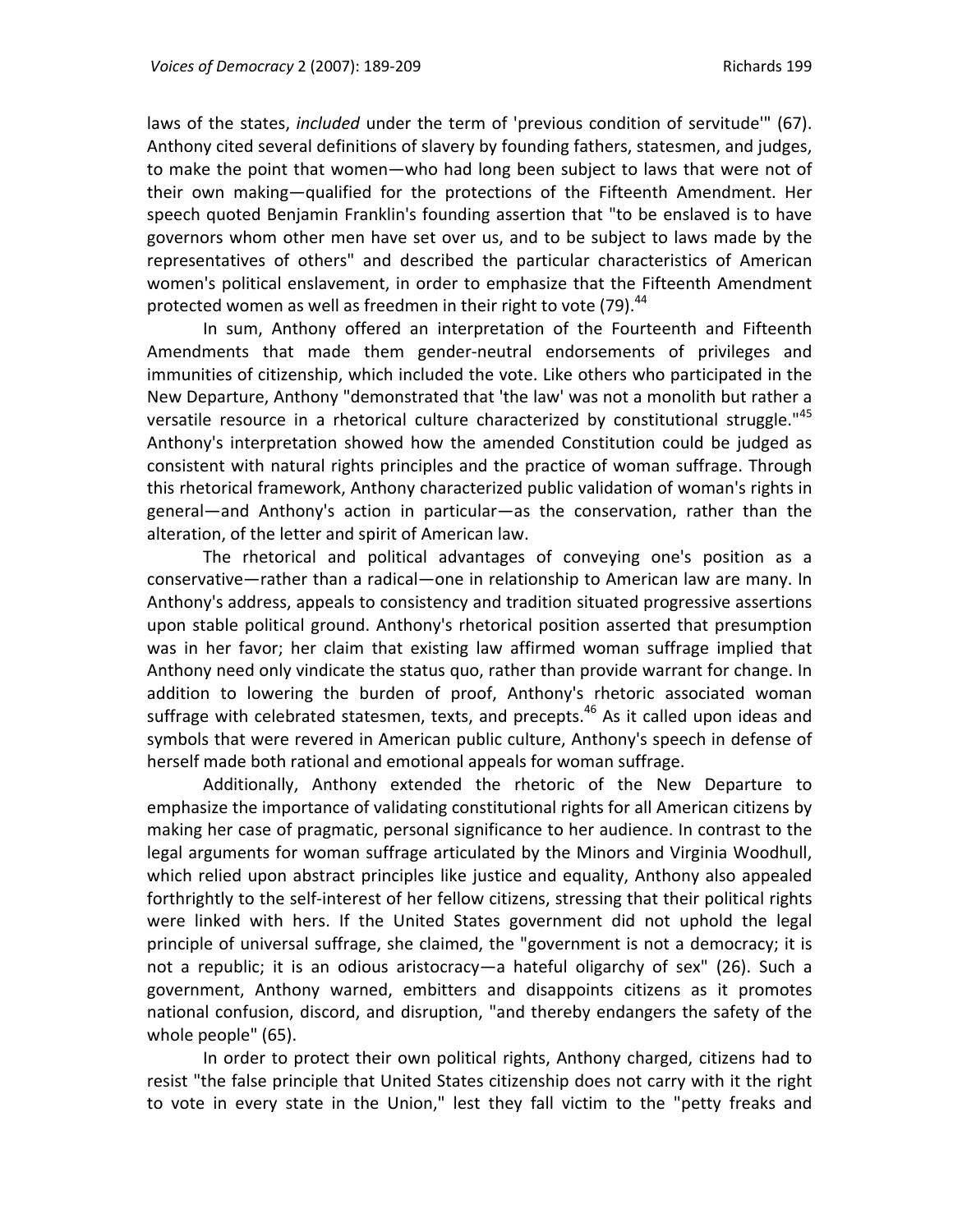cunning devices that will be resorted to [in order] to exclude one and another class of citizens from the right of suffrage" (64). The clear and immediate way for Anthony's peers to guarantee their own rights, thus, was to recognize her guiltlessness before the law, thereby validating the "one safe principle of government—equal rights to all citizens" (65). By asserting that woman suffrage was inextricably tied to the rights of Americans of every class and gender, Anthony extended the legal arguments characteristic of the New Departure to emphasize citizenship as a shared identity and to transform an abstract legal question into a pragmatic public issue.

Anthony's address, "Is It a Crime for a U.S. Citizen to Vote?" represented legal arguments characteristic of the New Departure to assert that woman suffrage was not criminal. Her address characterized Anthony as a citizen with unalienable rights, portrayed citizens as jurors with the capacity to conserve fundamental American law, and framed the endorsement of woman suffrage as a way to bring existing law into alignment with natural rights principles. By articulating these claims on behalf of herself, Anthony enacted a defining strategy of the New Departure: she asserted her right to vote, rather than pleading for it. This rhetorical performance also extended New Departure arguments to synthesize a popular vision of American democracy with Anthony and her interpretation of existing law. Moreover, Anthony's choice to appeal directly to her audiences to adjudicate the law emphasized her claim that citizenship was a category to which all Americans belonged, and a participatory role through which self‐government was enacted. As she directed audiences to conserve fundamental federal law and their own right to self‐government by acknowledging her constitutional right to vote, Anthony's appeals provided additional support for—and an emotional dimension to—the central claims of the New Departure.

## *"Failure is impossible": The Rhetorical Significance of Anthony's Defense*

The history of the Anthony trial suggests that her forensic address was compelling, both legally and publicly. Anthony drew large crowds and many favorable responses as she defended her vote to audiences throughout Monroe and Ontario counties. Suffrage activists articulated hopes that Anthony's case would result in a district court decision affirming woman's constitutional right to vote, or a strong appeal to the U.S. Supreme Court. Judges William Storrs and Nathan Hall, who presided over Anthony's case at the district court level, gave early rulings in her favor. Specifically, Judge Hall released the women—except for Anthony—who had been indicted for voting in Rochester, and issued a writ of habeas corpus for Anthony, which was perceived as a means for Anthony to appeal the legality of her arrest to the U.S. Supreme Court.<sup>47</sup>

However, before Hall could rule on Anthony's case, prosecuting District Attorney Richard Crowley successfully requested that the trial be moved from Judge Hall's district court to the U.S. Circuit Court. As a consequence, U.S. Supreme Court Justice Ward Hunt, rather than Judge Hall, presided over Anthony's appeal and her subsequent trial. Justice Hunt was known for his staunch opposition to woman suffrage, and his presence on the bench rendered the Anthony case more difficult to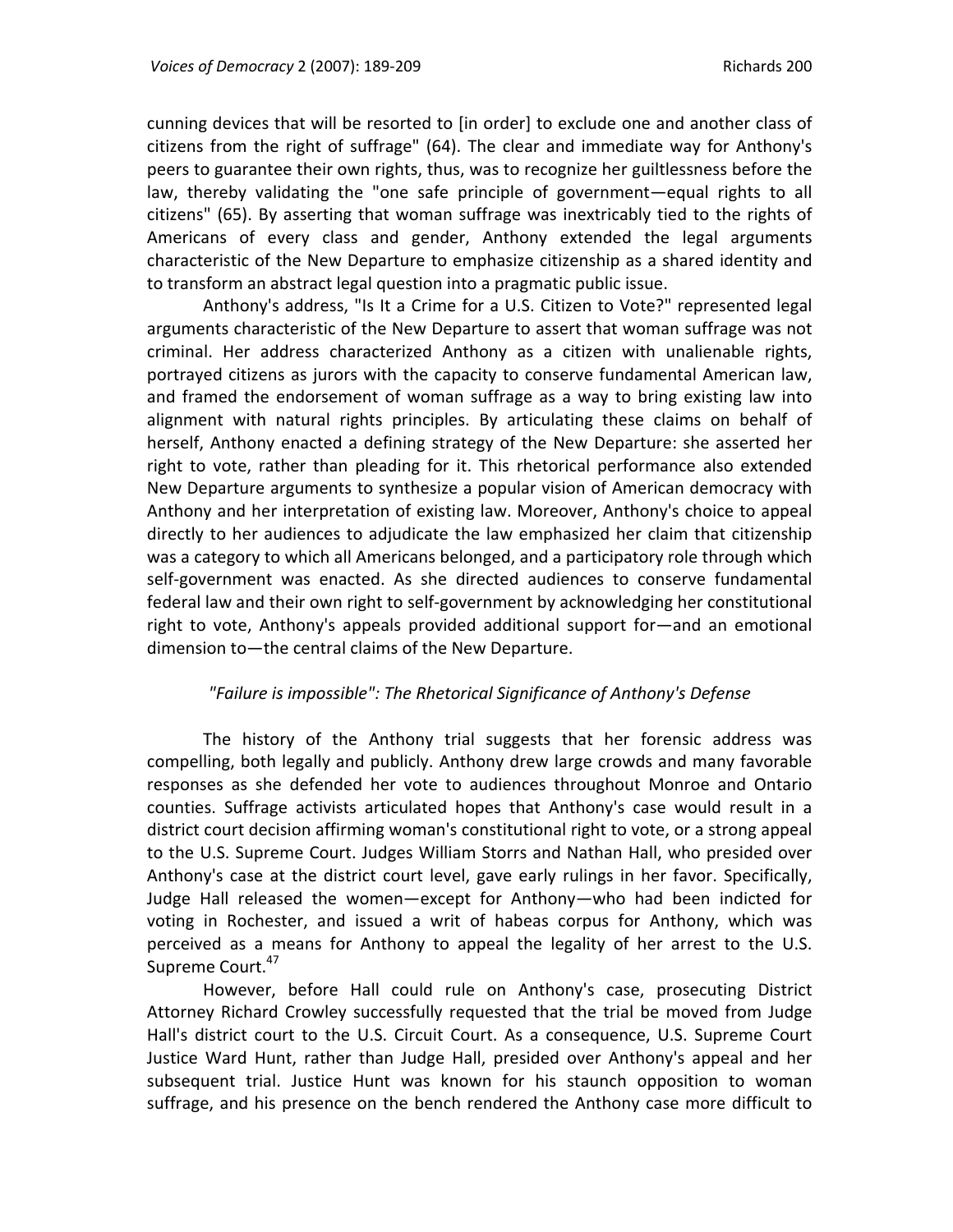defend, as he narrowed the scope of admissible defense arguments and witnesses. Hunt refused to allow Anthony's attorney to address the question of whether Anthony had cast her ballot in good faith because of her perceived right to vote, and he rejected Anthony's petition to speak in her own behalf as a defense witness. Moreover, following the presentation of arguments in the case, Justice Hunt directed the jury of twelve men not to discuss or render a verdict, on the grounds that Hunt himself had determined that there was no question for the jury to consider in her case.<sup>48</sup>

Hunt thus took the unusual—and unconstitutional—step of silencing the jury, in spite of the objections of attorneys present, and delivering a written opinion in the case immediately following the conclusion of closing arguments.<sup>49</sup> Citing two recent Supreme Court decisions that narrowly defined the rights of U.S. citizenship, Hunt declared that the right to vote was not among the privileges and immunities protected by the Fourteenth Amendment.<sup>50</sup> States retained their full rights to bar citizens from voting, he said, with the exception of barriers based on race, color, or previous condition of servitude, as set forth in the Fifteenth Amendment. Hunt dismissed Anthony's argument that women, as citizens of the United States, were enfranchised under the terms of the Fourteenth Amendment and disregarded her claim that women, having been categorically subject to involuntary servitude, qualified for the protections of the Fifteenth Amendment. Because Anthony knew that New York enfranchised only males, Hunt claimed, she knew that she lacked the right to vote and thus acted knowingly to violate the law. Hunt concluded that there was no question for the jury to decide and directed it to return a verdict of guilty. After refusing the request of Anthony's attorney to conduct a straw poll of the jury regarding Anthony's guilt or innocence, Justice Hunt recorded a guilty verdict in the case. $51$ 

Following his ruling, Justice Hunt, perhaps expecting an apology from the defendant, asked Anthony whether she had anything to say. Anthony replied, "Yes, I have many things to say, for in your ordered verdict of guilty, you have trampled under foot every vital principle of our government."<sup>52</sup> Anthony went on to question the validity of a trial determined not by a jury of her peers, but by an agent of the state. As she articulated an incisive challenge to the Court's verdict, Anthony was repeatedly interrupted and ordered to be silent by Hunt, who continued to insist that Anthony, as a woman, was incompetent to speak in her behalf on a legal issue. Hunt sentenced her to pay a fine of \$100 plus the costs of her prosecution, which Anthony in turn declared was an unjust dictate to which she would never submit.<sup>53</sup> True to her word, Anthony never paid the fine; instead, she attempted to vote again in November 1873 but was denied registration by the men at the polls.<sup>54</sup>

Although the Anthony case did not result in an expedient recognition of woman's legal and natural right to the elective franchise, her speech dramatized the tension between laws that would criminalize a voting citizen, and the essential principles of democratic government. Anthony's claims on behalf of herself gave public meaning to abstract legal questions and challenged audiences to recognize a voting woman as a model citizen, capable of interpreting the law, embodying civic republicanism, and appealing to democratic government on its own terms. Moreover, Anthony's defense provided a rationale by which the public could—and reasons why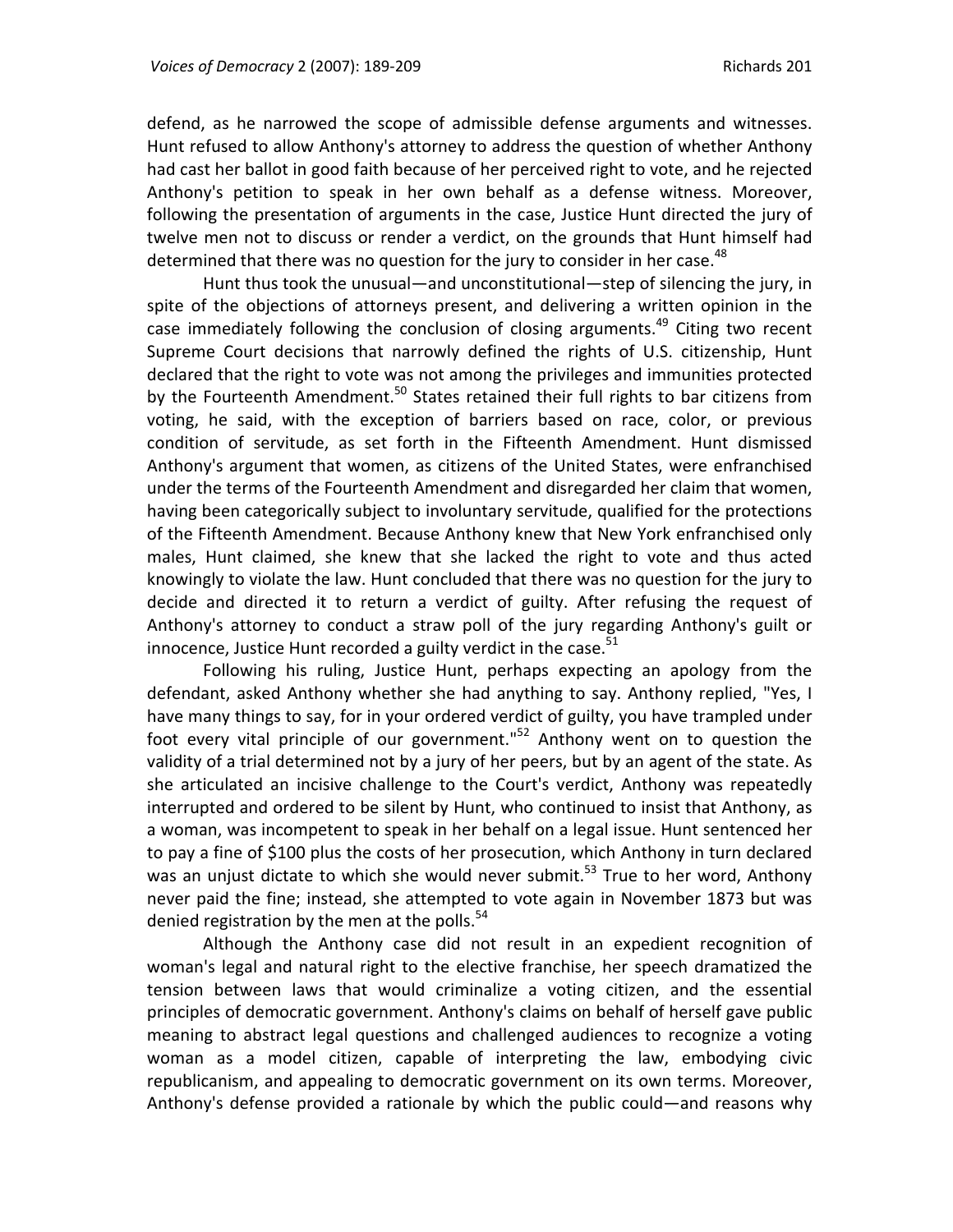they should—validate woman suffrage in order to protect their own rights, and bring existing law into alignment with guiding democratic principles.

Anthony's legacy is far too long and significant to summarize in the conclusion of a brief essay examining a single speech. In sum, however, her extraordinary reform career demonstrated Anthony's brilliant political mind, remarkable ability to organize activists, and profound commitment to the challenging work of disabusing prejudice and promoting progress. That one of the greatest achievements of the woman's rights movement—the Nineteenth Amendment—bears her name is a testament to the significance of Anthony's work. In addition to making history through her activism, Anthony also wrote an indispensable history. With Elizabeth Cady Stanton, Matilda Joslyn Gage, and Ida Husted Harper, Anthony edited four of the six volumes of *History of Woman Suffrage*. These texts, which give a detailed account of the national movement from 1848 to 1920, continue to offer Americans insight into the dynamics of U.S. history, politics, rhetoric, and the national movement for woman's rights.

Yet, of all of her contributions, "Is It a Crime for a U.S. Citizen to Vote?" remains one of Anthony's most famous and remarkable endeavors. It is possible to observe a few of the most significant implications of Anthony's 1872 vote, speech in defense of her right to the ballot, and trial. Although Anthony's case was technically a legal failure, as it did not result in an immediate recognition of her right to the franchise, her rhetorical performance influenced both the direction of the suffrage movement and public awareness regarding woman suffrage. New Departure arguments may have failed in court, but they invigorated efforts for woman suffrage during Reconstruction and offered a new public vision of the relationship between women, citizenship, and the law.<sup>55</sup> As Anthony's widely publicized address engaged the public in her case for woman suffrage, it opened possibilities for integrating the issue of gender into the mainstream of constitutional consciousness and public debate.<sup>56</sup>

Anthony herself described the New Departure as an effort that changed the issue of woman suffrage from one of "vague complainings to a question of Constitutional law."<sup>57</sup> In addition to refocusing the organized woman's rights movement in the United States amid the politics of Reconstruction, cases such as Anthony's forced courts to address the issue of woman suffrage in serious forensic terms, rather than derisive discourse. As Ray notes, "women's appropriation of the rituals of voting challenged unmarked assumptions about who could be a citizen and how political power was enacted."<sup>58</sup> Opposition to suffrage thus began to evolve from oblique, unwritten social mores into discrete arguments articulated in the legal sphere. As such, anti‐suffrage positions became increasingly vulnerable to the logic of democracy together with thoughtful efforts to establish legal rights for women citizens.

Finally, the New Departure in general and Anthony's address in particular did much to enhance public awareness of the issue of woman suffrage, and of arguments for enfranchising women citizens. In addition to encouraging and providing a model for other women, Anthony's compelling defense of her successful effort to vote refuted several common arguments against woman suffrage—including the assumption that women did not want to vote—and promoted public discussion of the issue. In this cultural milieu, Anthony's defense of a citizen's right to vote was a remarkable public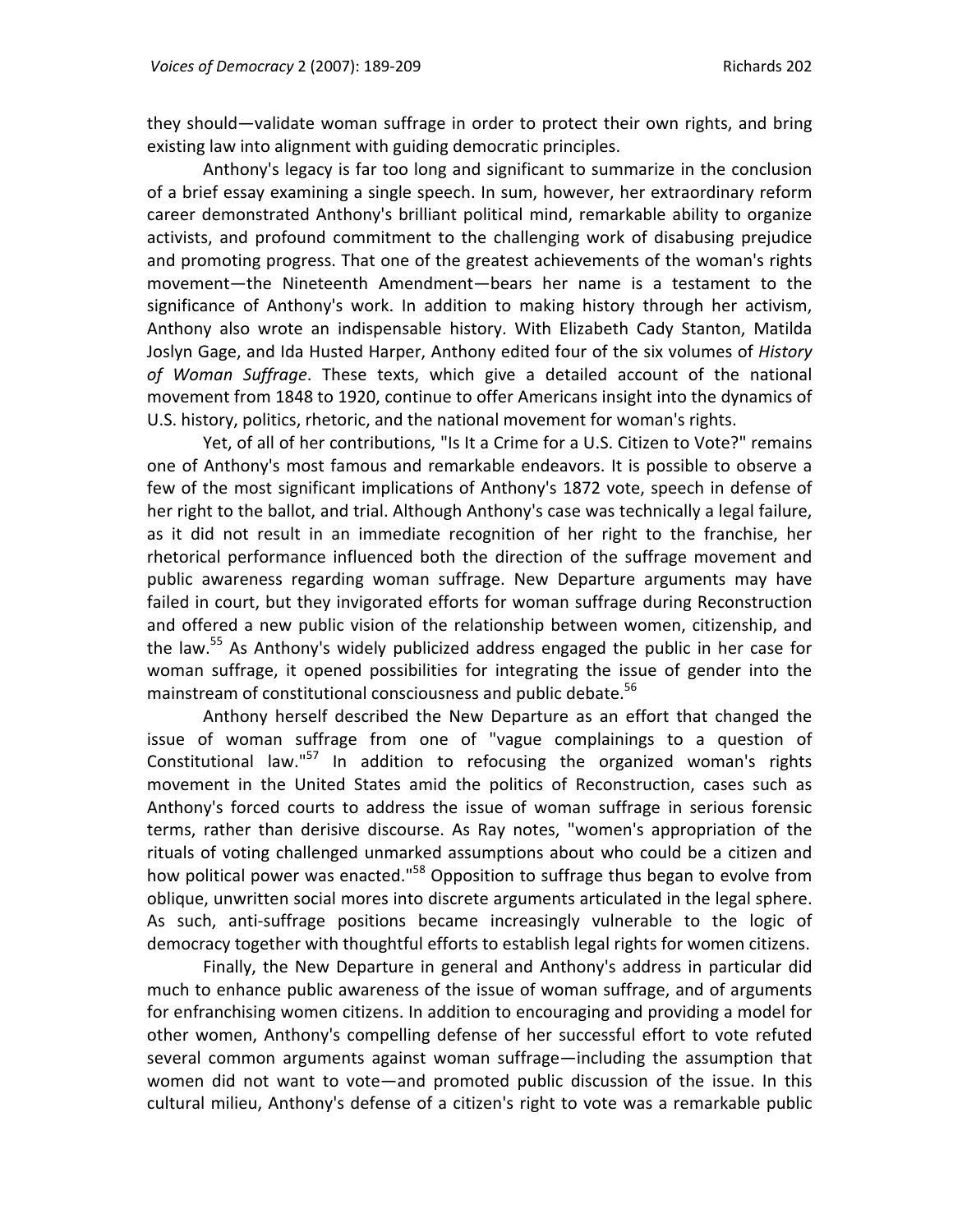\_\_\_\_\_\_\_\_\_\_\_\_\_\_\_\_\_\_\_\_\_\_\_\_

 $\overline{a}$ 

performance that that not only called into question cultural assumptions that worked against women's rights, but also synthesized foundational political principles with a specific reform agenda. Her rhetoric allied the ballot of an individual woman with the privileges and immunities of the entire American citizenry.

More than a century later, there remains much that students of rhetoric, history, and democratic practice can gain from Anthony's defense of equal rights under the law. As Americans today debate issues such as immigration and gay rights, they consider questions once deliberated by Anthony: What does it mean to be a U.S. citizen? To whom does the law, as written, extend the rights of citizenship? Does our Constitution—and our political practice—protect the inherent rights of all, or of only some people? For whom is participation in ordinary rituals of democracy a crime? Anthony's speech, "Is It a Crime for a U.S. Citizen to Vote?" offered an instructive response to questions about citizenship and equality that remain relevant today. It rooted a progressive vision of American politics in traditional democratic principles and existing law—and emphasized citizenship as a universal category—in order to assert an equal place for women in American politics. Anthony's landmark rhetorical performance illustrated enduring principles for articulating American political relationships and applying historical resources, in a manner that expands the present bond between—and assures the inalienable rights of—individual women and men.

#### *Notes*

1 Section 2 of the Fourteenth Amendment reads: "Representatives shall be apportioned among the several States according to their respective numbers, counting the whole number of persons in each State, excluding Indians not taxed. But when the right to vote at any election for the choice of Electors for President and Vice‐President of the United States, Representatives in Congress, the executive and judicial officers of a State, or the members of the legislature thereof, is denied to any of the male inhabitants of such State, being twenty‐one years of age and citizens of the United States, or in any way abridged, except for participation in rebellion, or other crime, shall be reduced in the proportion which the number of such male citizens shall bear to the whole number of male citizens twenty‐one years of age in such State."

2 For an account of the political differences that led to the divide between the AWSA and the NWSA see, for instance, Elizabeth Cady Stanton, Susan B. Anthony, and Matilda Joslyn Gage, eds., *History of Woman Suffrage,* vol. 2, *1861–1876* (Rochester, NY: Susan B. Anthony, 1881): 400–401, 756–66 (hereafter *HWS* 2). See also Ellen Carol

Cindy Koenig Richards is a doctoral candidate at Northwestern University. She wishes to thank David Zarefsky, Shawn Parry‐Giles, and Lisa Hogan for thoughtful responses to earlier versions of this essay, and Angela G. Ray for stimulating conversations about the subjects of this essay.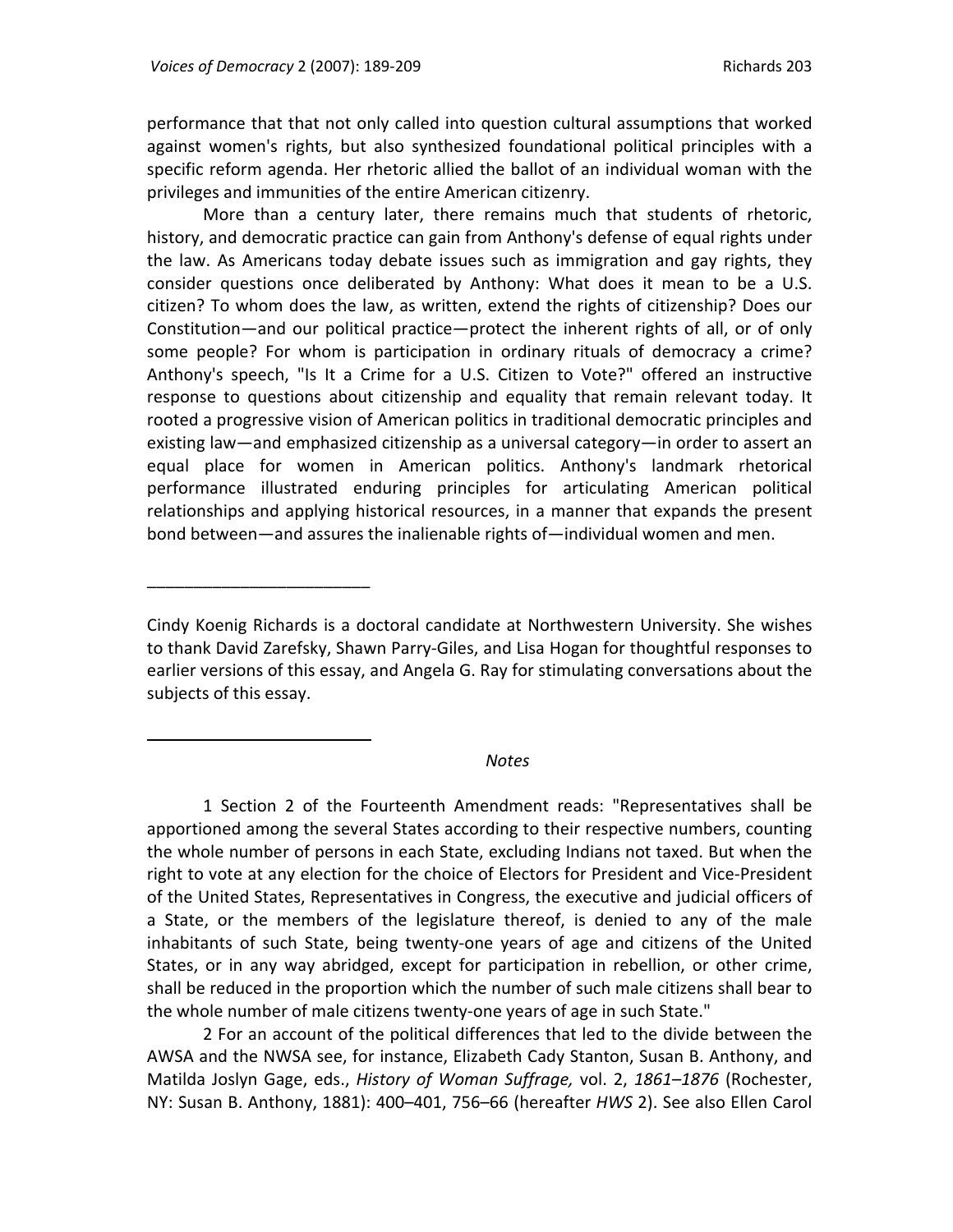DuBois, "Taking the Law into Our Own Hands: *Bradwell, Minor*, and Suffrage Militance in the 1870s," in *Visible Women: New Essays on American Activism*, ed. Nancy A. Hewitt and Susanne Lebsock (Urbana: University of Illinois Press, 1992), 20.

3 Specifically, Anthony spoke "in twenty‐nine of the post‐office districts of Monroe, and twenty-one of Ontario, in her canvass of those counties, prior to her trial" (*HWS* 2:630). See also Ida Husted Harper, *The Life and Work of Susan B. Anthony*, vol. 1, (New York: Arno Press, 1969), 435.

4 See Elizabeth Cady Stanton, Susan B. Anthony, and Matilda Joslyn Gage, eds., *History of Woman Suffrage,* vol. 1, *1848‐1861* (Rochester, NY: Susan B. Anthony, 1889), 63‐75; and Karlyn Kohrs Campbell, *Man Cannot Speak for Her*: *A Critical Study of Early Feminist Rhetoric*, Vol. 1 (New York: Praeger, 1989), 52.

5 Harper, *The Life and Work of Susan B. Anthony*, 239.

6 See Eleanor Flexner, *Century of Struggle: The Woman's Rights Movement in the United States* (New York: Atheneum, 1974), 105‐112, 142‐155; and Campbell, *Man Cannot Speak For Her*, 105.

7 At the Sons of Temperance Meeting in Rochester in 1852, for instance, Anthony was informed that female delegates like herself "were not invited there to speak but to listen and learn." In response, Anthony and several other women left the hall. See Harper, *The Life and Work of Susan B. Anthony*, 65. See also Campbell, *Man Cannot Speak For Her*, 117.

8 Anthony attended her first woman's rights convention on 8 September 1852, in Syracuse, New York. See Harper, *The Life and Work of Susan B. Anthony*, 72.

Regarding Anthony's work organizing petition drives, see Harper, *The Life and Work of Susan B. Anthony*, 107‐110.

9 Harper, *The Life and Work of Susan B. Anthony,* 225‐240.

10 All of the remaining passages for Anthony's "Is it a Crime for a U.S. Citizen to Vote?"' are cited with reference to paragraph numbers in the speech that accompanies this essay.

11 For example, in 1871 Anthony spoke about the Reconstruction Amendments and woman's rights before public audiences—and during meetings with judges—in Oregon. Drawing on New Departure arguments, Anthony called upon Oregonians to interpret the Fourteenth and Fifteenth Amendments as protective of male and female citizens' right to vote. For an account of Anthony's presentation of New Departure arguments in Oregon, see G. Thomas Edwards, *Sowing Good Seeds: The Northwest Suffrage Campaigns of Susan B. Anthony* (Portland: Oregon Historical Society Press, 1990), 43‐47.

12 "The St. Louis Resolutions," *Revolution,* October 28, 1869, 259; see also "St. Louis Convention," *Revolution,* October 21, 1869, 250; and Ray and Richards, "Inventing Citizens, Imagining Gender Justice."

13 *HWS* 2:729.

14 "Mrs. Francis Minor," *Revolution,* 28 October 1869, 259**;** U.S. Supreme Court, *Virginia L. Minor and Francis Minor, Her Husband, Plaintiffs in Error, vs. Reese Happersett,* Transcript of Record, no. 182, filed August 16, 1873, 13.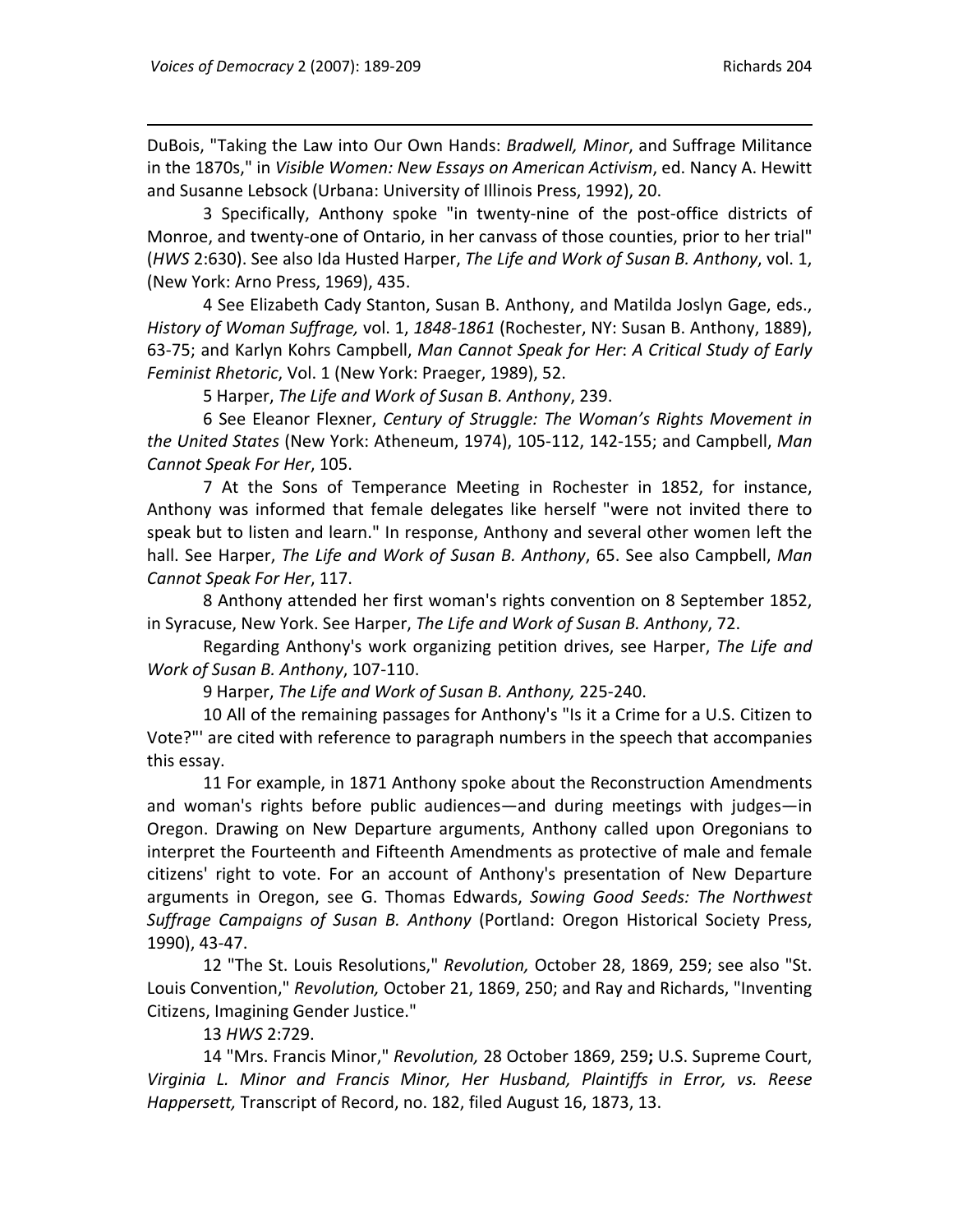15 "The St. Louis Convention," *Revolution*, 12 October 1869, 250. Here, the resolutions drafted by Francis Minor and adopted by the Missouri Woman Suffrage Association at its convention held in St. Louis in October 1869 were published in full, alongside commentary by Anthony and Stanton. The Minors' early arguments can be traced in the pages of the *Revolution*: "Woman's Suffrage Convention in St. Louis— Ideas to be Fought, Not Men," 14 October 1869, 235; "St. Louis," 14 October 1869, 236; "Principles, Not Policy," 21 October 1869, 250‐251; "Mrs. Francis Minor," 28 October 1869, 258‐259; "A Good Determination," 23 December 1869, 395; Francis Minor, "Fundamental Rights," 20 January 1870, 38‐39. The Minors' interpretation of the Reconstruction Amendments and their arguments for claiming woman suffrage through legal channels are explicated in Angela G. Ray and Cindy Koenig Richards, "Inventing Citizens, Imagining Gender Justice: The Suffrage Rhetoric of Virginia and Francis Minor," *Quarterly Journal of Speech* 93 (2007): forthcoming.

16 Ray and Richards, "Inventing Citizens, Imagining Gender Justice," forthcoming. A list of known efforts by women to vote appears in Ann D. Gordon, ed., *The Selected Papers of Elizabeth Cady Stanton and Susan B. Anthony,* vol. 2, *Against an Aristocracy of Sex, 1866 to 1873* (New Brunswick, NJ: Rutgers University Press, 2000), 645–654. Regarding Anthony, see Gordon, *Selected Papers* 2:524–527; *An Account of the Proceedings on the Trial of Susan B. Anthony, on the Charge of Illegal Voting, at the Presidential Election in Nov., 1872, and on the Trial of Beverly W. Jones, Edwin T. Marsh and William B. Hall, the Inspectors of Election by Whom Her Vote Was Received* (Rochester, NY: Daily Democrat and Chronicle Book Print, 1874).

17 HWS 2:626‐28. Anthony registered to vote on 1 November 1872; inspectors Beverly W. Jones and Edwin F. Marsh entered Anthony's name, to the objection of inspector William B. Hall**.** See also *An Account of the Proceedings on the Trial of Susan B. Anthony*, 11**;** Harper, *The Life and Work of Susan B. Anthony*, 423‐424; Angela G. Ray, "The Rhetorical Ritual of Citizenship: Women's Voting as Public Performance, 1868‐ 1875," *Quarterly Journal of Speech* 93:1 (February 2007), 13.

18 The Rochester *Union* and *Advertiser*, quoted in Harper, *The Life and Work of Susan B. Anthony*, 424.

19 *HWS* 2:628. According to *HWS*, Anthony and the following women voted in Rochester on November 5, 1873: "Mrs. Hannah Anthony Mosher, Mrs. Mary S. Hebard, Mrs. Nancy M. Chapman, Mrs. Jane M. Cogswell, Mrs. Martha N. French, Mrs. Maragret Leyden, Mrs. Lottie Bolles Anthony, Mrs. Hannah Chatfield, Mrs. Susan M. Hough, Mrs. Sarah Truesdale, Mrs. Mary Pulver, Mrs. Rhoda De Garmo, Mrs. Guelma Anthony McLean, Miss Mary S. Anthony, Miss Ellen T. Baker. The following ladies registered but were not allowed to vote: Mrs. Amy Post, Mrs. Mary Fish Curtis, Mrs. Dr. Dutton, Mrs. Charlotte Wilbur Griffing, Mrs. Dr. Wheeler, Mrs. Allen, Mrs. Lathrop" (647). See also Harper, *The Life and Work of Susan B. Anthony*, 427.

20 Gordon, *Selected Papers* 2:524‐5.

21 HWS 2:628‐29; Harper, *The Life and Work of Susan B. Anthony,* 426. *HWS* states that Anthony was arrested on Thanksgiving day; Harper states that the arrest occurred on November 18. Karlyn Kohrs Campbell notes that Anthony was "arrested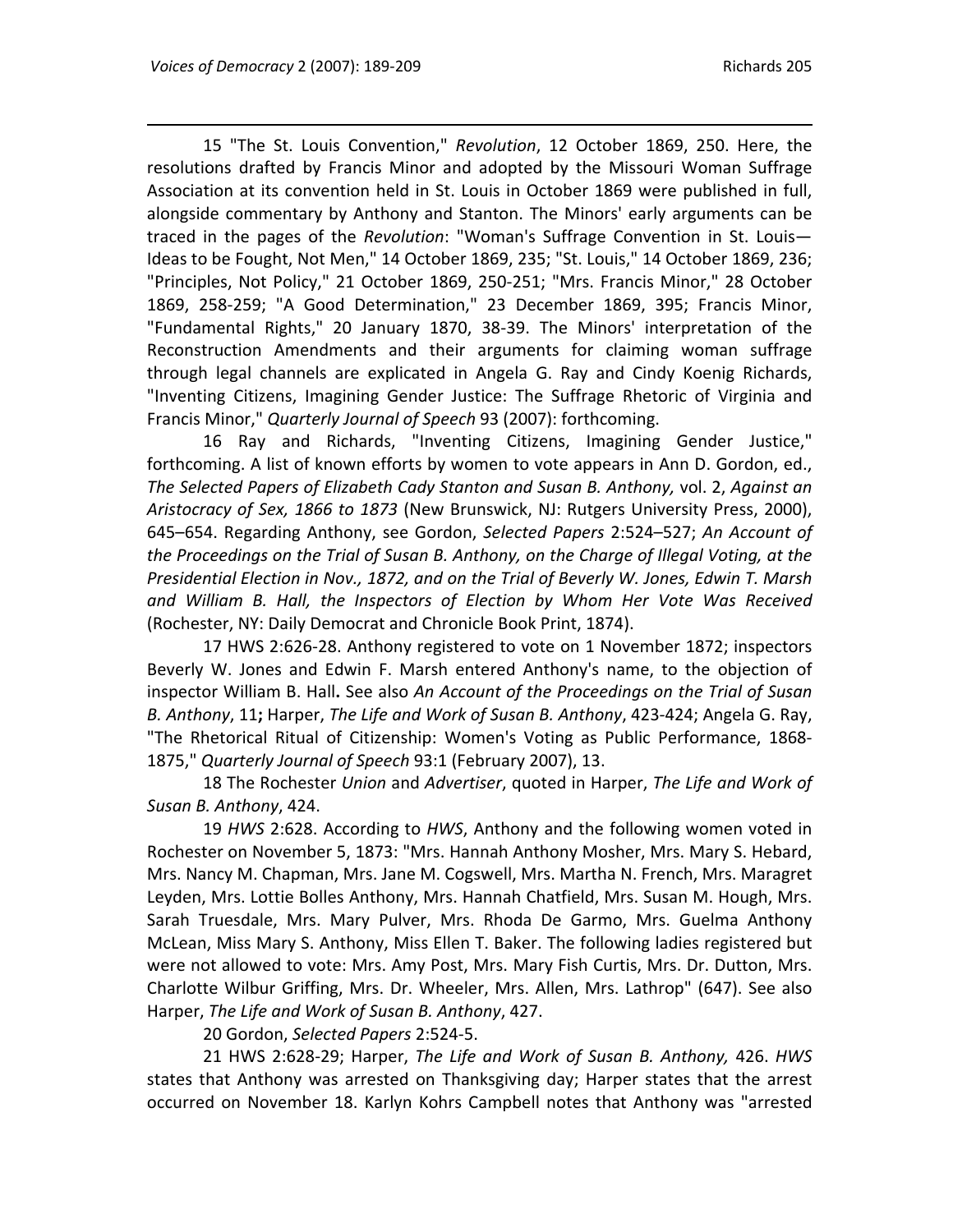and indicted on the criminal charge of violating the federal law passed in 1870 to prevent formal rebels from voting," not a New York state law regarding the legality of woman suffrage. Specifically, Anthony was charged with voting for members of the U.S. House of Representatives without having a lawful right to vote, in violation of section 19 of the Enforcement Act of 1870. See Campbell, "Contemporary Rhetorical Criticism: Genres, Analogs, and Susan B. Anthony," in *The Jensen Lectures: Contemporary Communication Studies*, ed. John I. Sisco (Tampa: University of South Florida, 1982), 123.

22 *Account of the Proceedings on the Trial of Susan B. Anthony*, p. v. A *nolle prosequi* (a prosecutor's application to discontinue criminal charges) was entered upon the indictments of the thirteen women who voted alongside Anthony in Rochester.

23 See Ray, "The Rhetorical Ritual of Citizenship," 6; *HWS* 2:626‐28.

24 See *Minor v. Happersett*; Ray and Richards, "Inventing Citizens, Imagining Gender Justice."

25 Regarding the significance of Anthony's status as a defendant and its relationship to nineteenth‐century norms of femininity, see Campbell, *Man Cannot Speak for Her*, 115‐116.

26 Harper, *The Life and Work of Susan B. Anthony*, 432. Harper recalls that the other resolution passed in response to Anthony's speech asserted, "that states may regulate all local questions of property, taxation, etc., but the inalienable personal rights of citizenship must be declared by the Constitution, interpreted by the Supreme Court, protected by Congress, and enforced by the arm of the Executive" (431‐432).

27 This essay analyzes a text of "Is It a Crime for a U.S. Citizen to Vote?" that is based on printed records of the remarks Anthony delivered in Washington, DC on 16 January, and in Rochester on 3 April 1873. Susan B. Anthony, "Is It a Crime for a U.S. Citizen to Vote?" in *Selected Papers of Susan B. Anthony and Elizabeth Cady Stanton*: *Against an Aristocracy of Sex, 1866‐1873*, edited by Ann D. Gordon (New Brunswick, NJ: Rutgers University Press, 2000), 554‐583. The sources for this text are Washington *Woman's Campaign*, January 1873, at State Historical Society of Wisconsin, Madison, Wisconsin, and SBA scrapbook 7, Rare Books Division, Library of Congress, Washington, DC; Rochester *Democrat and Chronicle*, 4 April 1873.

28 Harper, *The Life and Work of Susan B. Anthony*, 435.

29 *HWS* 2:630; Harper, *The Life and Work of Susan B. Anthony*, 436. 30 *HWS* 2:630.

31 In addition to suffrage newspapers and Rochester media, news of Anthony's vote and of her trial was circulated nationally by mainstream periodicals such as *Harper's Weekly*. See, for instance, "Susan B. Anthony's Vote." *Harper's Weekly,* 5 July 1873, 581. Regarding widespread publicity for Anthony's address, see also Ray, "The Rhetorical Ritual of Citizenship," 6.

32 Anthony, "Is It a Crime for a U.S. Citizen to Vote?" 41.

33 Campbell, *Man Cannot Speak For Her*, 109. In full, Campbell states that Anthony made "(1) arguments from legal priority, for example, that laws granting woman citizenship and its privileges took precedence over laws limiting the vote to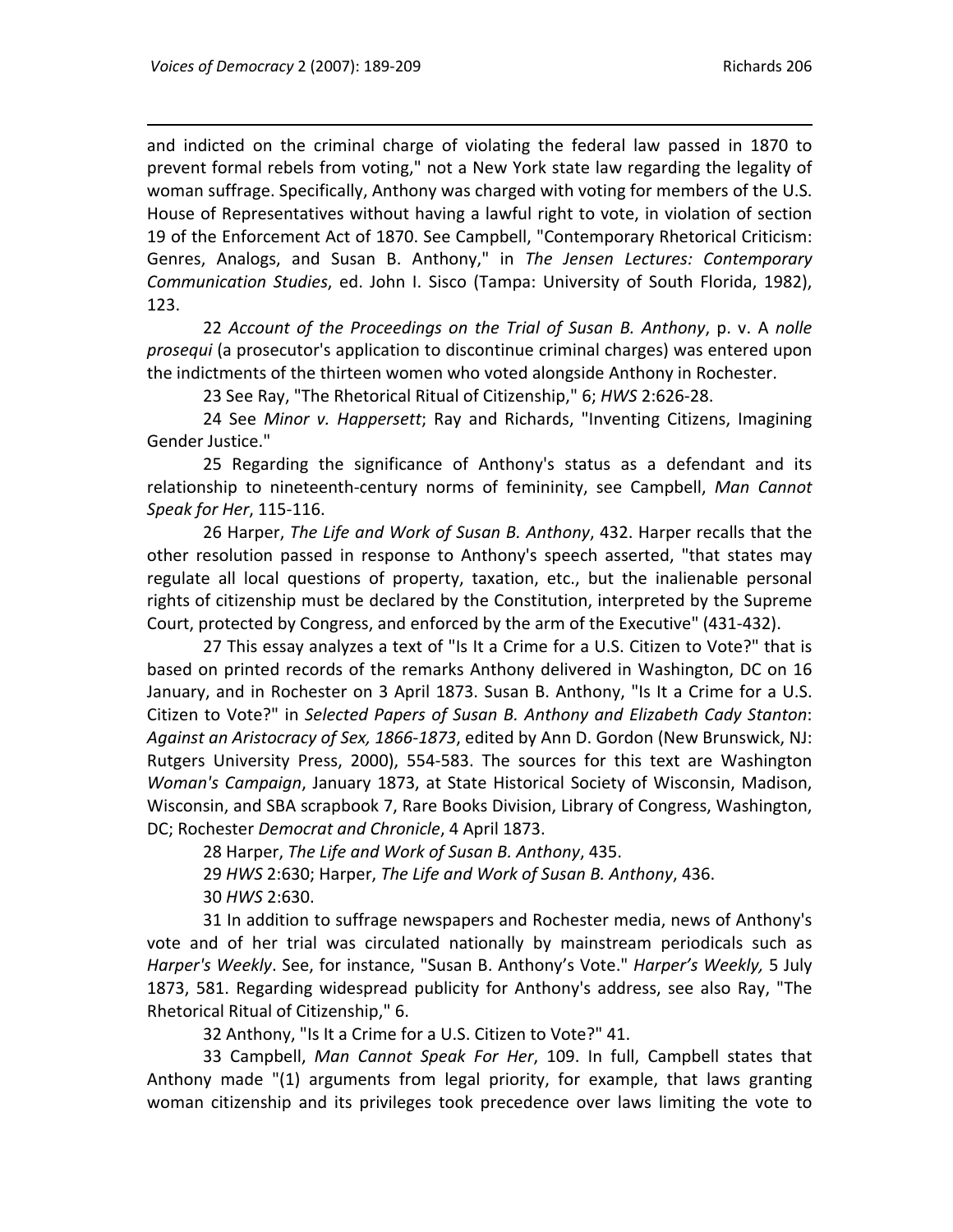males; (2) arguments from consistency or noncontradiction, that is, laws which required women to assume the obligations of citizenship ought to extend them the privileges as well; (3) arguments from authority or legal precedent, for example a Supreme Court decision which treated male pronouns as generic and inclusive of women; and (4) arguments from logical entailment, namely that given natural rights principles, the franchise is entailed in the very concept of citizenship."

34 Regarding the analogy between women and black men that was made in New Departure arguments such as those advanced by Anthony and by the Minors, see Ray and Richards, "Inventing Citizens, Imagining Gender Justice."

35 See Campbell, *Man Cannot Speak For Her*, 108.

36 Campbell characterized Anthony's address as a persuasive masterpiece that must be understood as an example of forensic rhetoric; a forensic speech "characteristically is addressed to an audience of jurors, concerns past events, develops via accusation and defense, involves refutation, and pivots on the issue of justice" (*Man Cannot Speak For Her*, 108).

37 Anthony provides legal interpretations and cites written law, judicial opinions, speeches by members of Congress, and historical precedents in paragraphs 1‐ 3, 5‐14, 16‐18, 20, 22‐25, 32‐35, 37‐49, 52‐61, 66‐78, 80‐86.

38 Here, Anthony quotes the Declaration of Independence.

39 In addition to calling on male citizens (who occupied the positions of jurors, inspectors, commissioners, and marshals) to endorse woman suffrage, Anthony also called women to direct action, asking them to "assume their too long neglected 'citizen's right to vote'" (89). Gordon notes that Anthony rewrote the conclusion of her 18 January address to NWSA, before delivering the speech to citizens in Rochester on 3 April 1873. The text of the conclusion of the speech she delivered on 18 January appears in footnote 72 of the accompanying speech text. See Anthony, "Is It a Crime for a U.S. Citizen to Vote?" 583.

40 Here, I paraphrase Anthony, "Is It a Crime for a U.S. Citizen to Vote," 86‐87.

41 In her analysis of Anthony's speech, Campbell suggests, "Anthony appealed to her audiences to transcend their role … to reach a verdict that would make new law. Like Antigone, Anthony was in a situation where the law as written made her a criminal." Thus, Campbell concludes, "she asked her audiences of potential jurors to make new law, to act as legislators to give women the vote because that would be consistent with true justice." Although it is clear that Anthony attributed to her audience the capacity to adjudicate the meaning of the law and the outcome of her case, I disagree with Campbell's claim that Anthony's address directed citizens to make *new* law. Instead, she directed them to interpret existing law in a way that affirmed woman suffrage. This difference is significant, as Anthony's insistence on her innocence rendered her position before the law consistent with her constitutional argument and appeal to citizen‐jurors to uphold the law. See Campbell, *Man Cannot Speak For Her*, 113‐114.

42 *An Account of the Proceedings on the Trial of Susan B. Anthony*, 151. See also Anthony, "Is It a Crime for a U.S. Citizen to Vote?" Endnote 1. This specific passage does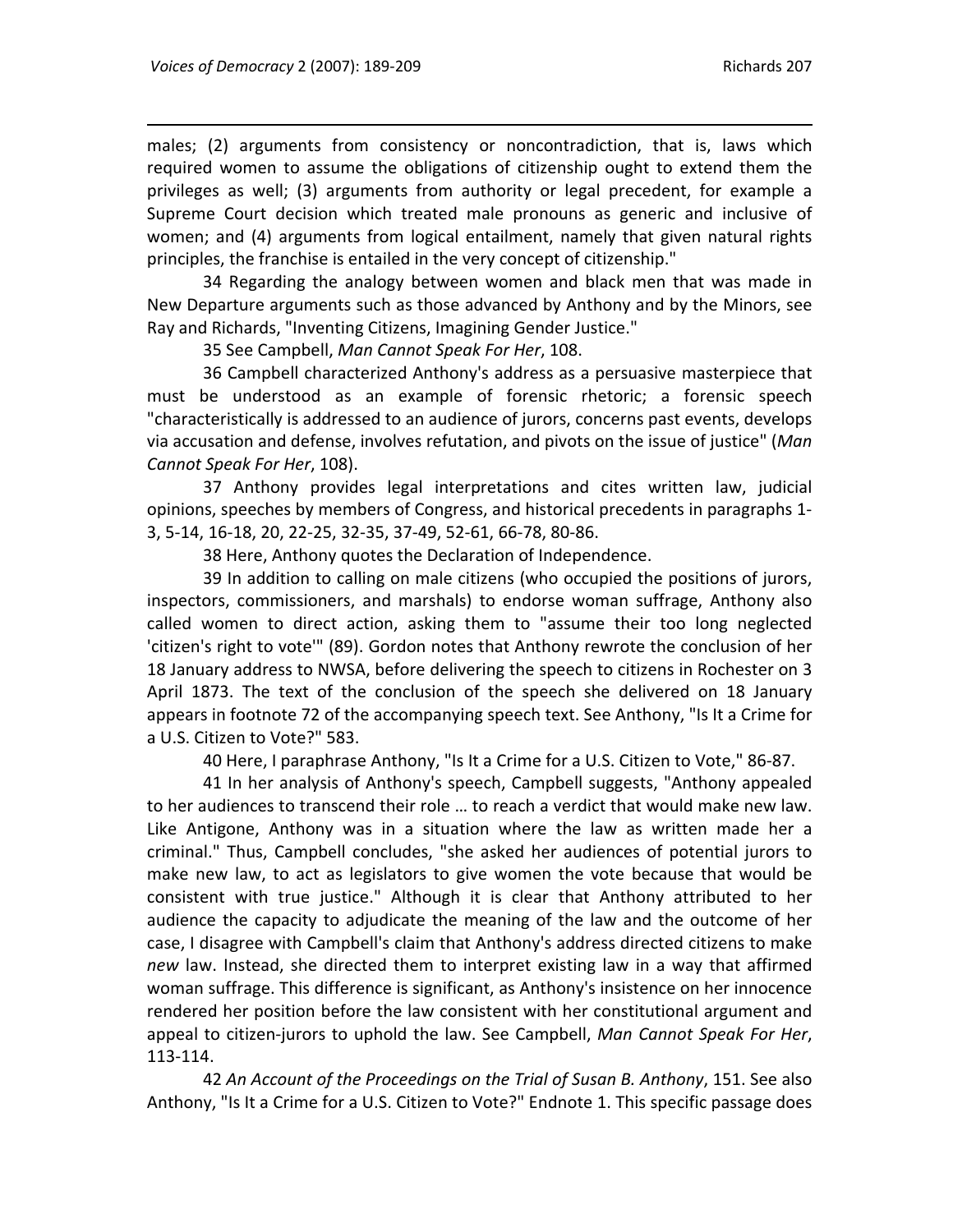not appear in the version of Anthony's speech that was printed in the Rochester *Democrat and Chronicle* on 4 April 1873; however, it does appear in the version of the speech that Anthony herself published. This version of the speech (that Anthony delivered to citizens of New York prior to her trial) appeared in *An Account of the Trial of Susan B. Anthony*, together with the indictments, the trial transcripts, the judge's rulings, and the attorney's arguments and motions in her case.

43 See Anthony, "Is It a Crime for a U.S. Citizen to Vote?" 20, 92.

44 See Anthony, "Is It a Crime for a U.S. Citizen to Vote?" 63‐83; here, Anthony detailed U.S. women's qualifications for the protections of the Fifteenth Amendment.

45 Ray and Richards, "Inventing Citizens, Imagining Gender Justice." The focus here is on nineteenth‐century U.S. Supreme Court cases such as *Minor* in which those who sought inclusion for themselves or for others in political, legal, and civil systems of the time offered unconventional interpretations of the Constitution in support of their claims.

46 Anthony's address also appealed to some public assumptions about gender, suggesting that the act of voting could also be consistent with conventional notions of femininity. For instance, in the late nineteenth century, many assumed that women ought to demonstrate an interest in preserving tradition and advocate the general good, over and above self‐interest. Anthony's address appealed to this idea of femininity, suggesting that—by voting—women could preserve traditional democratic principles, and champion the rights of all. On the subject of the relationship between Anthony's speech and norms of femininity, see also Campbell, *Man Cannot Speak For Her*, 116.

47 See *HWS* 2:629; Harper, *The Life and Work of Susan B. Anthony*, 432‐433. Harper recorded that on 21 January 1873, U.S. District Judge S.K. Hall denied the writ of habeas corpus and increased Anthony's bail to \$1,000. Anthony refused to provide bail, insisting that she would prefer to go to jail. However, one of her attorneys paid the bond, explaining that he "could not see a lady I respected in jail." To the displeasure of Anthony and her other attorney, this action cost Anthony the opportunity to appeal to the U.S. Supreme Court by writ of habeas corpus.

48 *An Account of the Proceedings on the Trial of Susan B. Anthony*, 66; *HWS* 2:679‐682. See also DuBois, "Taking the Law into Our Own Hands," 32.

49 *An Account of the Proceedings on the Trial of Susan B. Anthony*, 66‐67; Harper, *The Life and Work of Susan B. Anthony*, 438‐439; DuBois, "Taking the Law into Our Own Hands," 31‐32. *HWS* noted sarcastically of Judge Hunt, "This was the first criminal case he had been called on to try since his appointment [to the U.S. Supreme Court], and with remarkable forethought, he had penned his decision before hearing it" (2:647).

50 See *An Account of the Proceedings on the Trial of Susan B. Anthony*, 60‐64. Specifically, Hunt cited the Slaughterhouse cases and *Myra Bradwell v. Illinois*, which were decided by the U.S. Supreme Court in April 1873. The Court rulings in these cases severely limited the scope of the Fourteenth Amendment, as they held that privileges